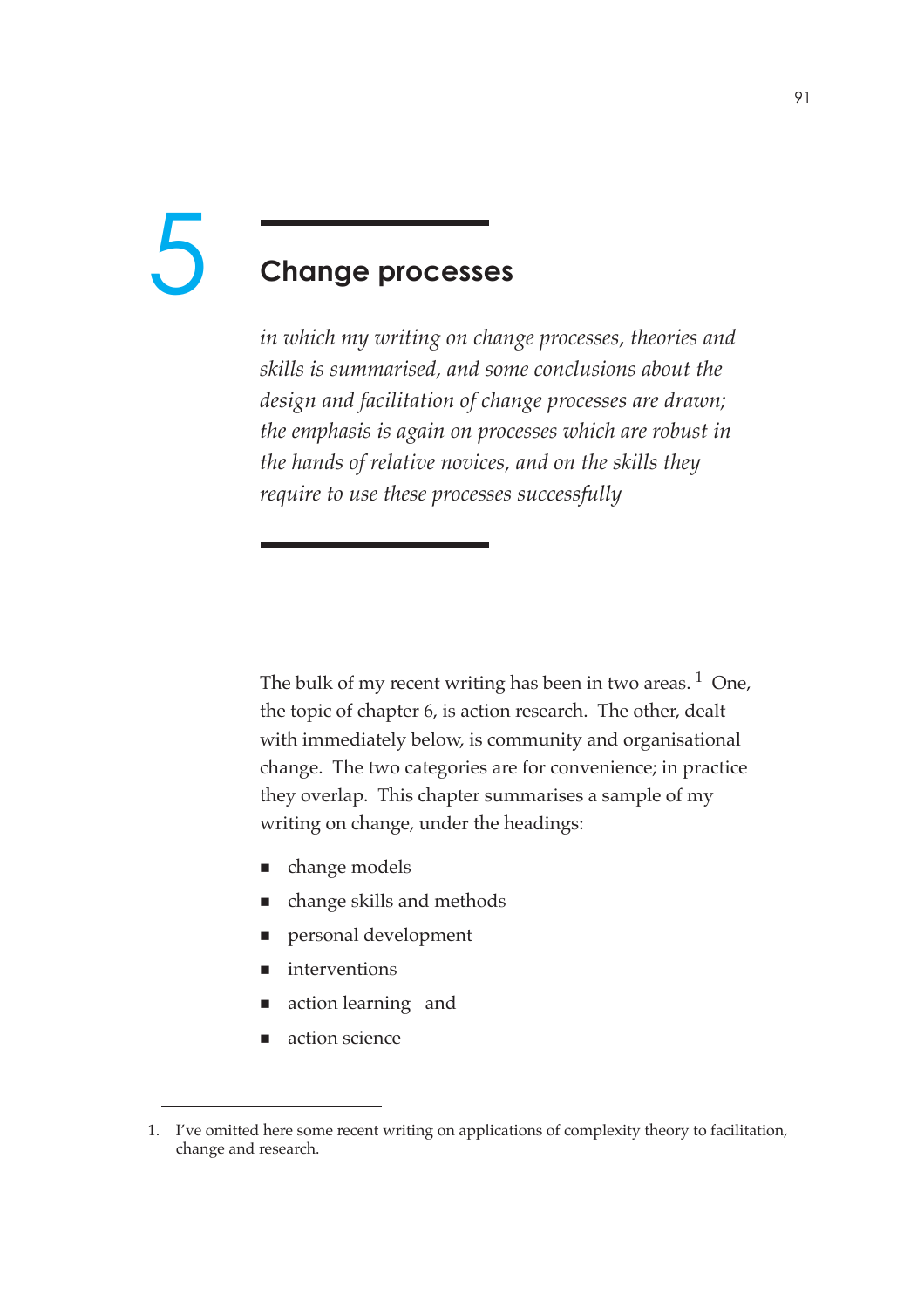As in the previous chapter, I then draw some conclusions about processes for change, and how they can be made robust for use by beginning change agents.

# **Change models**

The first document (paper 17) in this chapter consists of a change manual (henceforth *Manual*). In scope it is more of a book than a paper. In addition to providing an overview of the change process, it includes a number of papers on more specific processes and models. It was written to be usable by novices.

#### **Paper 17 — Change manual**

Bob Dick (2001) *Community and organisational change: a manual*. Chapel Hill, Qld.: Interchange.

The early parts of the manual provide an overall model of change, first described in a very broad-brush way, then in more detail. There are three main phases to this model:

- pre-planning, where relationships are formed and participation established
- planning, where diagnosis, goal-setting and action planning take place
- change, where the plans are flexibly implemented and monitored.

A set of principles which can be used as a checklist is included. Detailed processes for steps in the overall model are then described, and other resources are included.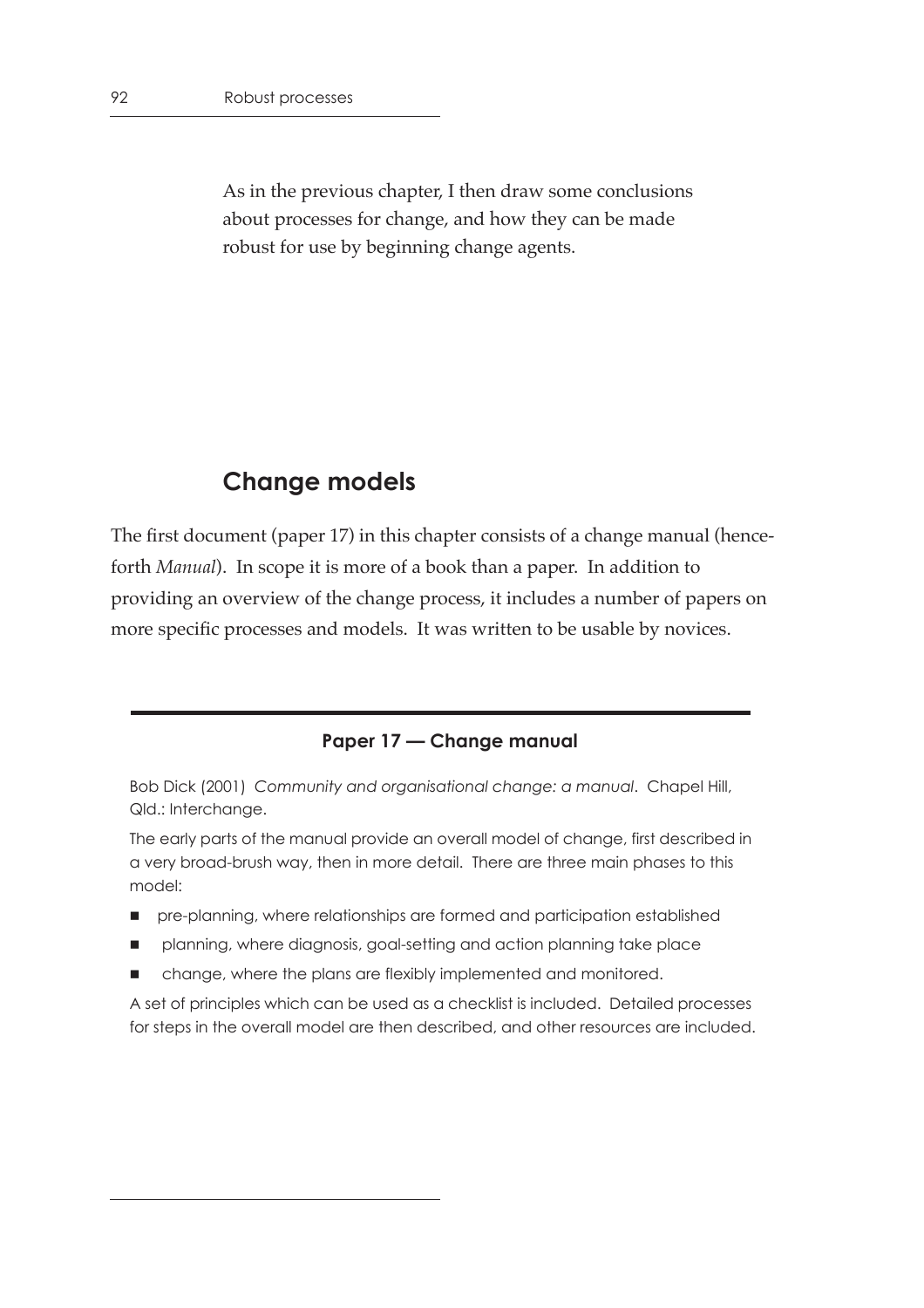The manual then contains 19 resource papers on processes, skills and models relevant for change management.

The structure of the manual is based on that of one developed participatively as part of a consultancy. That previous manual  $2 \text{ was developed through a}$ participative multi-stage process (for which the host organisation won an award):

 1 The consultancy team negotiated their roles with the CEO, the human resources team (henceforth the HR team) and the directors and managers of each division.

The HR team took responsibility for the overall design of the manual. We met with this team approximately weekly throughout the consultancy.

A reference group, broadly representative of the organisation as a whole, was set up. We met approximately every three or four weeks with this group, seeking their feedback as the manual was developed.

 2 We conducted a training half-day with the HR team, helping them to learn how to facilitate a focus group.

Six focus groups were planned. The HR team put together six groups of people, each group broadly representative of the organisation, for the focus group sessions. A structured form of focus group (see "Structured focus groups", later) was used to allow larger groups than what is usually recommended.

Volunteers from the HR team facilitated the focus groups. (Part of our brief was to help organisation members improve their change skills.) Members of the consultancy team were present to provide coaching or other help as required. (Very little help was needed.)

<sup>2.</sup> My colleagues in this consultancy were Kerry Cronan, Ira Smith and Dick Hicks. We worked as colleagues for the participative aspects of the consultancy. I provided or wrote all of the material for the change manual, though taking other people's views into account.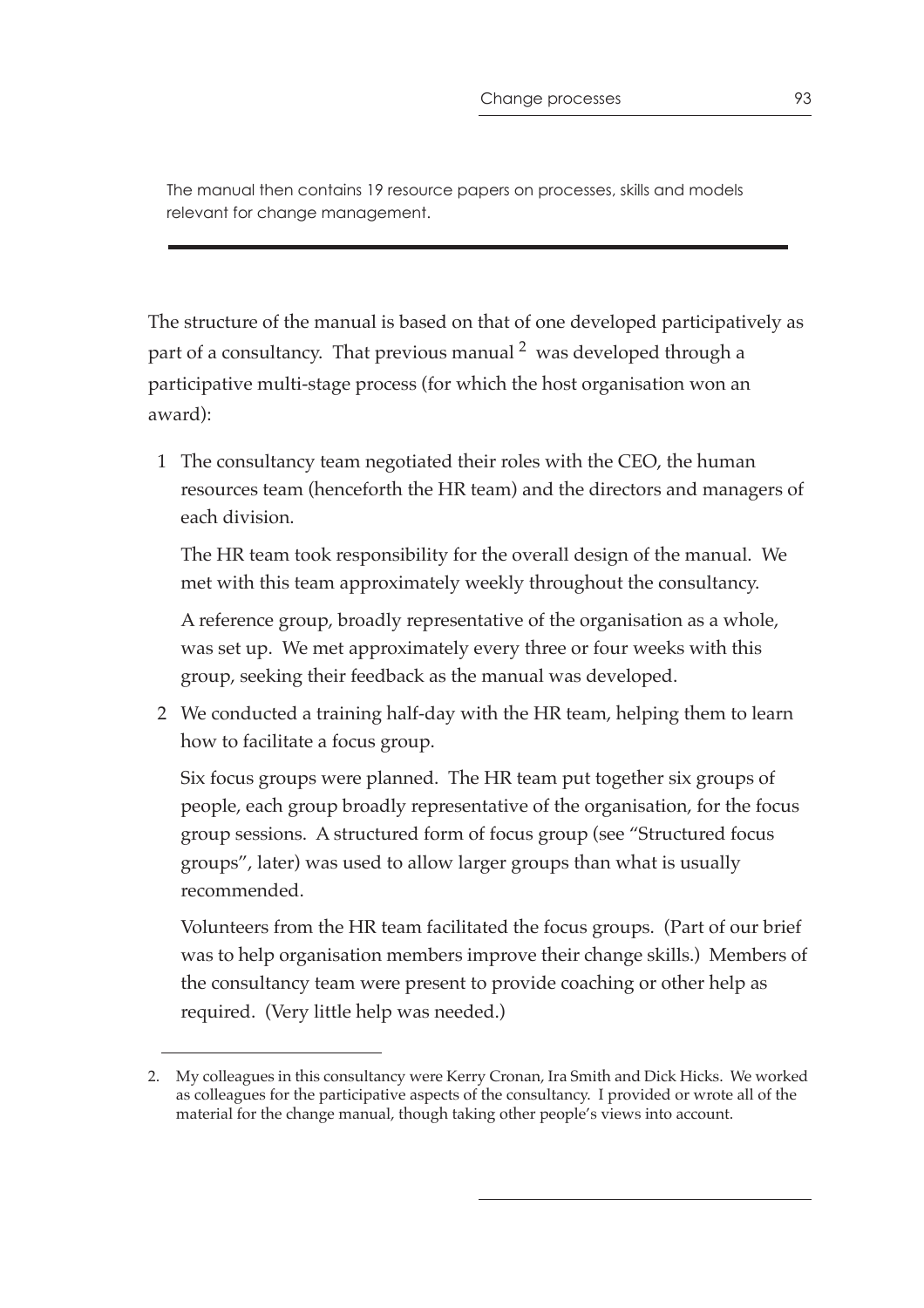3 I developed a first draft of the manual, taking into account our brief, our contracting with senior officers, discussions with the HR team and reference group, and the results of the focus groups.

The draft was critiqued by my colleagues, the HR team and the reference group, and revised. HR team and reference group members were also encouraged to distribute the draft and ask employees to send us any comments and suggestions, which we almost always incorporated into the draft manual.

Particular attention was given to fitting in with other organisational procedures, and using language common in those procedures. Our intention was that the manual would integrate easily with other procedures.

- 4 Several volunteers tried out the processes in the manual on actual or previous projects. Some of these were small projects in the planning stage. Others were large projects which had been completed. In the latter instance, some of those involved in the project analysed how effective the project planning would have been if the manual had been used. In the light of this, the manual was further revised.
- 5 The publications section of the organisation converted our master document into a manual in livery and format that was consistent with organisation practice.

The manual was launched as a "living document". Each section included a feedback sheet, which users were encouraged to fill in after any session in which they made use of the manual processes or models.

I mention this to establish that the structure and language of the *Manual* included here was based on one designed from the start to be user-friendly and practical. The user-friendliness and practicability of the earlier manual were tested in the field and found appropriate.

Several features of the manual can be noted as a result of this process (the first two summarised as figure 5.1):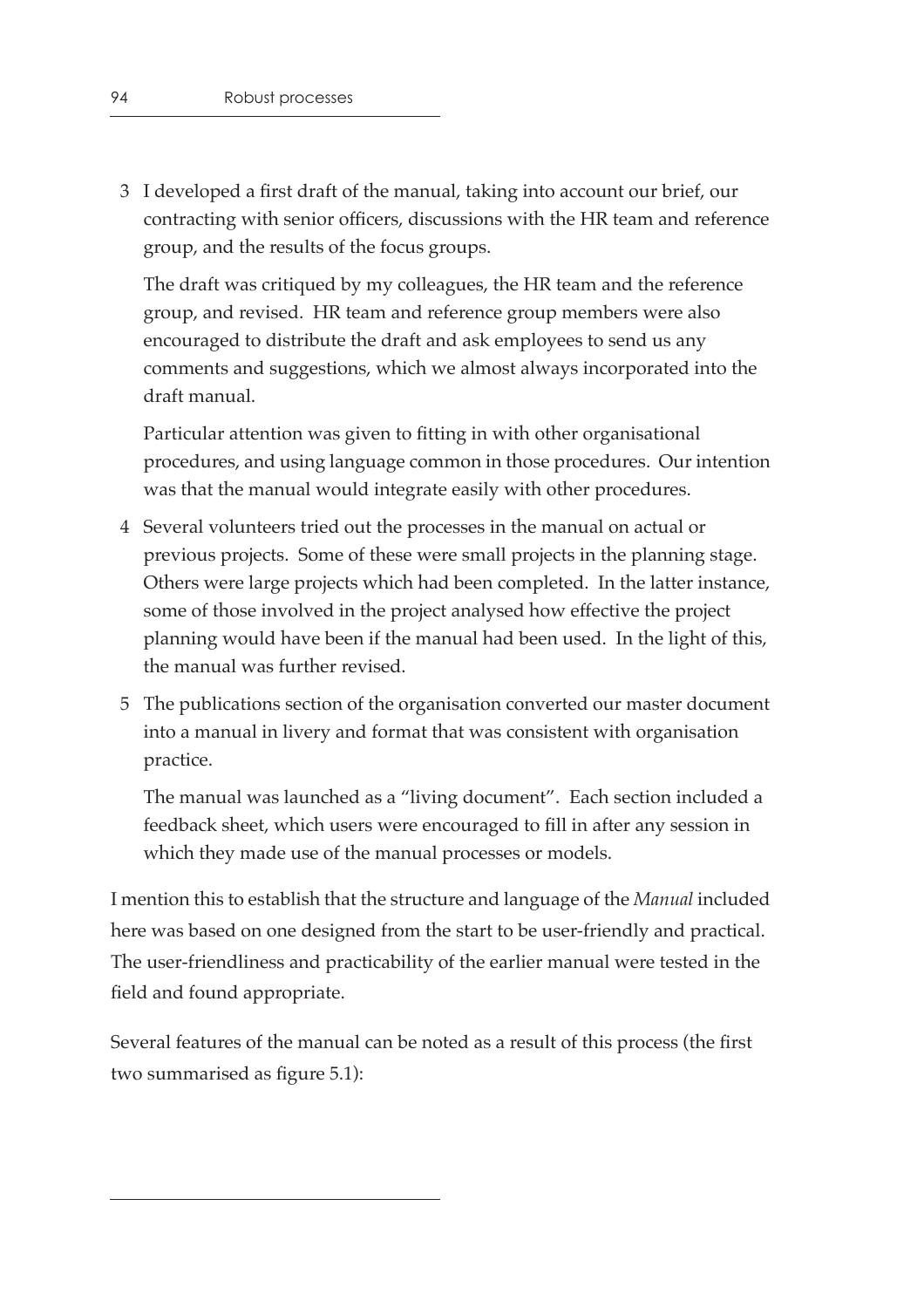

Figure 5.1 Manual structure

- The information is "tiered". A broad overview is first elaborated, and then illustrated with detailed processes.
- Appropriate theories or models are provided for most pieces of each tier. For instance, each principle is accompanied by a rationale.
- The model is related to a process (planning a journey) with which most readers can identify.
- The language is simple where possible, avoiding jargon.
- Flexibility is encouraged. For many key steps, two detailed processes are described so that there isn't one right way to take the step. The instructions for the principles say (paper 17 page 13):

*"The guiding principles have several purposes. They are intended to ...*

- *encourage you to mistrust the recipes*
- *help you to look beyond the recipes to the reasons for each step*
- *help you to develop an appropriate substitute process when the process described in this document isn't a good fit for your situation."*
- Skills as well as processes are addressed in some detail.

The detailed skills and processes mostly consist of previously-written papers, revised for the purpose and incorporated in the manual. As I will want to refer to some of these later, I include the full list in Box 5.1, extracted from the table of contents of the manual.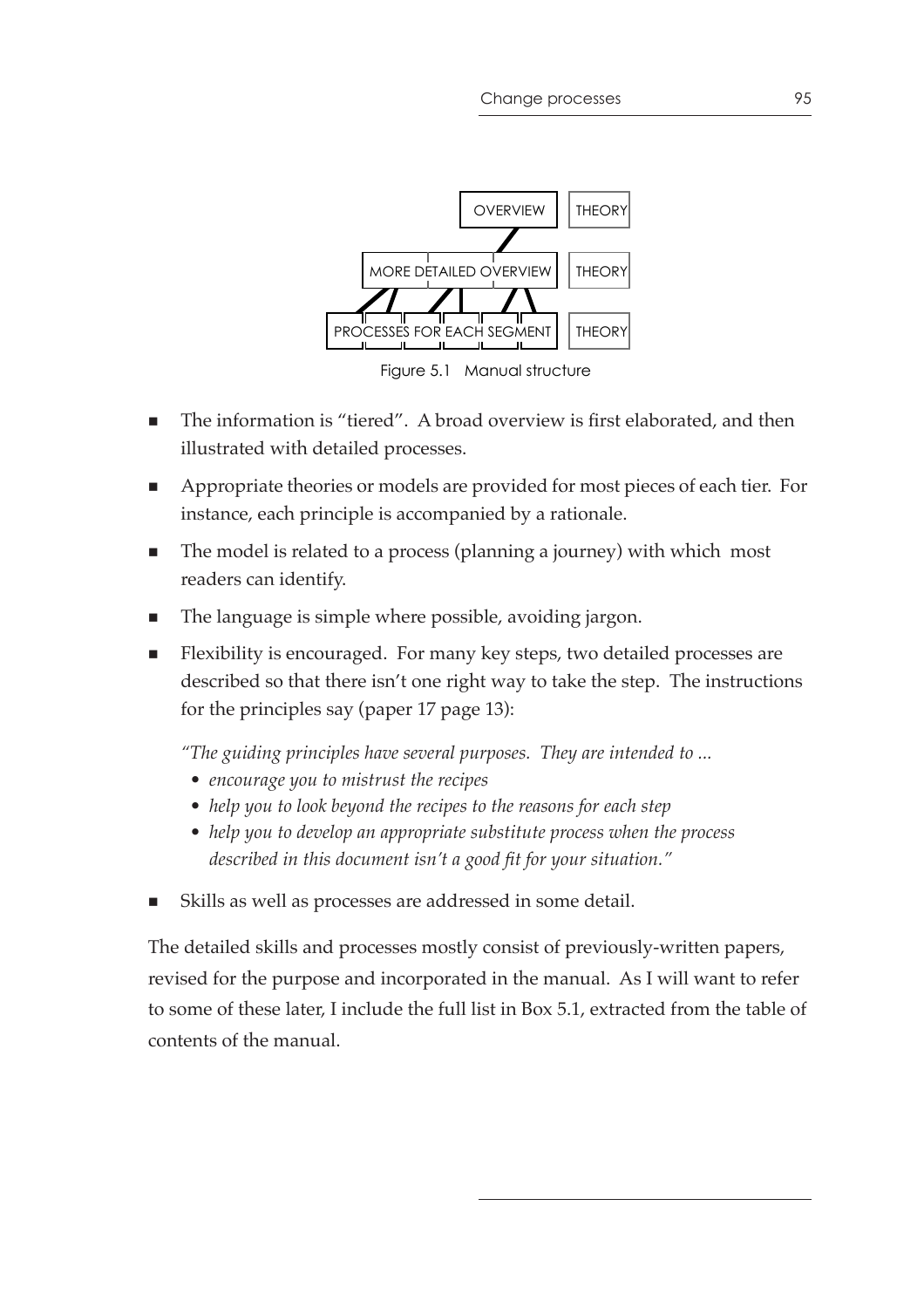|                   | Box 5.1 Resource papers included in change manual.                                                          |  |  |
|-------------------|-------------------------------------------------------------------------------------------------------------|--|--|
| The change tools: |                                                                                                             |  |  |
| 1                 | 39                                                                                                          |  |  |
| 2                 | 43                                                                                                          |  |  |
| 3                 | 49                                                                                                          |  |  |
| 4                 | 57                                                                                                          |  |  |
| 5                 | Mechanisms for participation<br>65                                                                          |  |  |
| 6                 | 71                                                                                                          |  |  |
| 7                 | 77                                                                                                          |  |  |
| 8                 | 79                                                                                                          |  |  |
| 9                 | 83                                                                                                          |  |  |
| 10                | 89                                                                                                          |  |  |
| 11                |                                                                                                             |  |  |
| 12                |                                                                                                             |  |  |
| 13                |                                                                                                             |  |  |
| 14                |                                                                                                             |  |  |
| 15                |                                                                                                             |  |  |
| 16                |                                                                                                             |  |  |
| 17                |                                                                                                             |  |  |
| 18                | Freedom within limits $\ldots \ldots \ldots \ldots \ldots \ldots \ldots \ldots \ldots \ldots \ldots \ldots$ |  |  |
| 19                |                                                                                                             |  |  |

I revisit some of the tools from this monograph later in this chapter.

Paper 18 is again more of a monograph or a small book than a paper. It too was intended for use by novices. Titled *Processes for community consultation* <sup>3</sup>

<sup>3.</sup> The label "community consultation" has fallen into some disfavour amongst its practitioners. If I were writing the document now I would be more likely to choose a title such as *Processes for public participation*.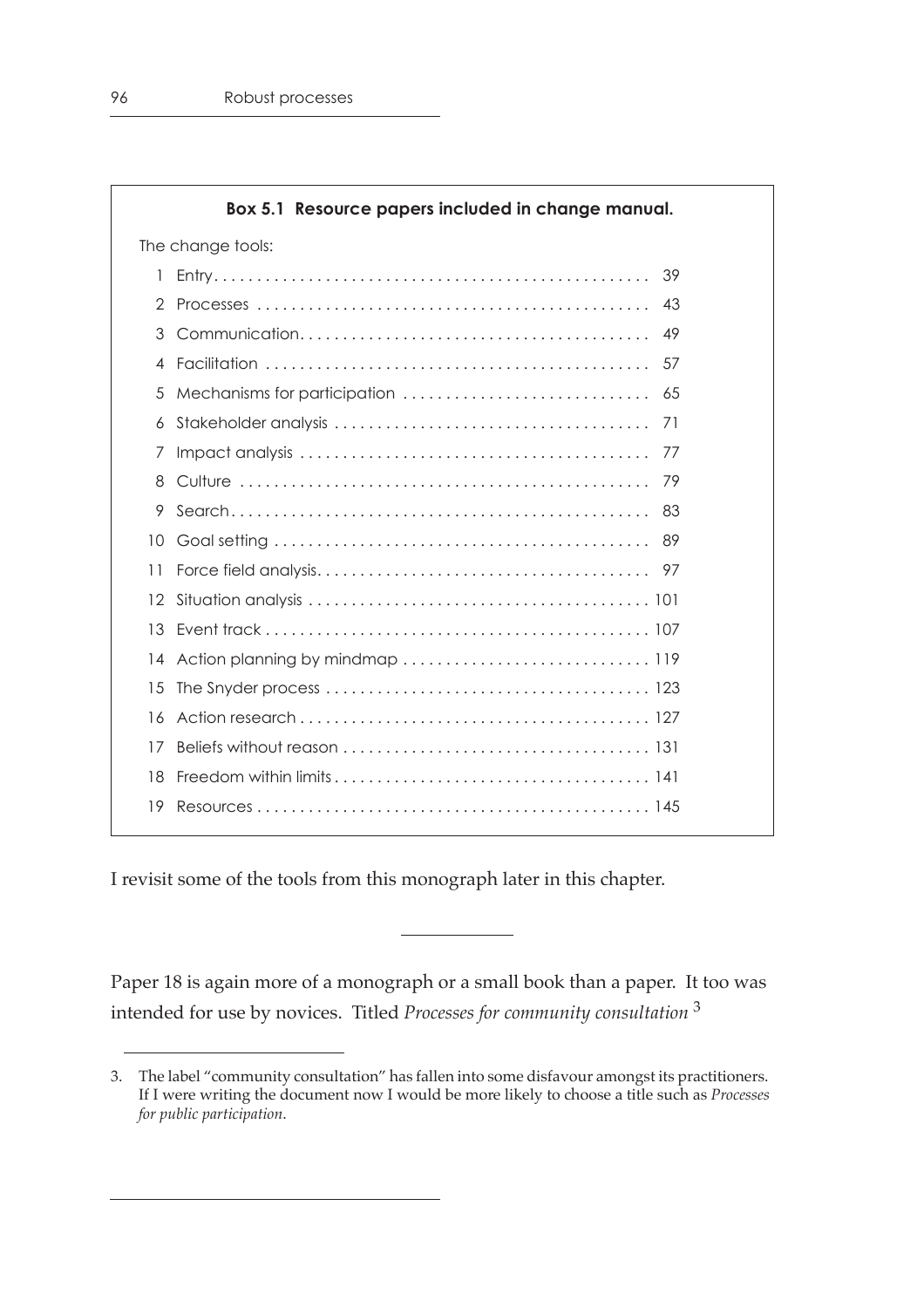(henceforth *Consultation*) it was written as part of a community consultation project for traffic planning.

## **Paper 18 — Community consultation**

Bob Dick (1990) *Processes for community consultation*. A monograph-length resource document prepared for the use of facilitators and members of local area consultative committees associated with a community consultation project for road planning in Brisbane.

Early chapters provide the context for the particular study. Then follow a number of chapters on the particular consultative model used. Finally, there are oftendetailed descriptions of particular processes for community consultation. The emphasis throughout is on ways of gaining the genuine involvement of people.

The general tenor of the document is captured in the quotes given prominence in the regular sidebars; for example (paper 18: 121)

*"Your task is to design a meeting which will obtain the best possible involvement, and the most satisfying outcome for as many of the stakeholders as possible."*

The history of the document illustrates well the manner in which, for me, practice often precedes description or theory. Most of the concepts about citizen participation were developed over many years in other community consultation projects where I was able to do much of the facilitation myself.

For example through the 1980s and thereabouts I was involved in about a dozen different participative planning exercises in provincial centres in south-eastern Queensland. Preparing this document for road and transport planning provided an opportunity to document much of the learning that emerged from the earlier work.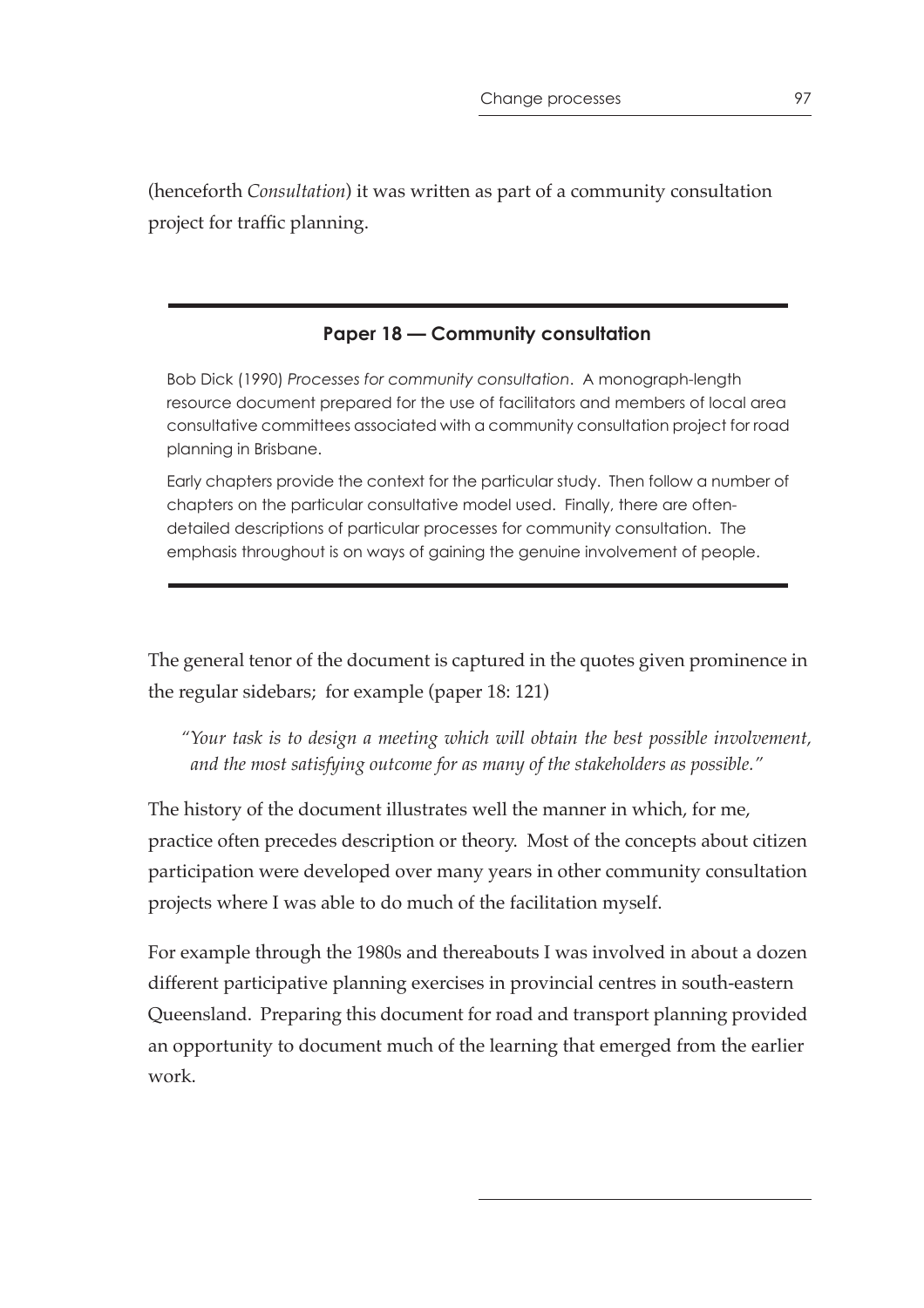On a related topic, paper 19 offers a set of choices for facilitators of citizen participation. It is a consultation checklist (hereafter *Checklist*) identifying some of the decisions facilitators may find it useful to consider.

#### **Paper 19 — Consultation checklist**

Bob Dick (2001) Community consultation checklist, fifth revision. Interchange: mimeo.

This brief paper offers to facilitators of citizen participation a number of choices, each with a number of options. Some rationale for the choices is also provided.

Similarly to *Consultation* (paper 18)the checklist is based on my prior experience of facilitating such processes. I believe it offers within its 16 pages a clearer identification of the key choices in participation than other documents I'm familiar with.

"Joyful productivity" (paper 20) addresses structural and cultural change. It began as a conference paper on organisational culture and developed into a description of how structure and culture might be chosen.

#### **Paper 20 — Joyful productivity**

Bob Dick (2002) *Joyful productivity: creating joyful and productive cultures*, version 1.06. Chapel Hill, Qld: Interchange.

Bureaucratic structures that have worked well for many centuries now are becoming ineffective. In response, organisations are moving to more team-based structures which devolve more responsibility downward through the organisation.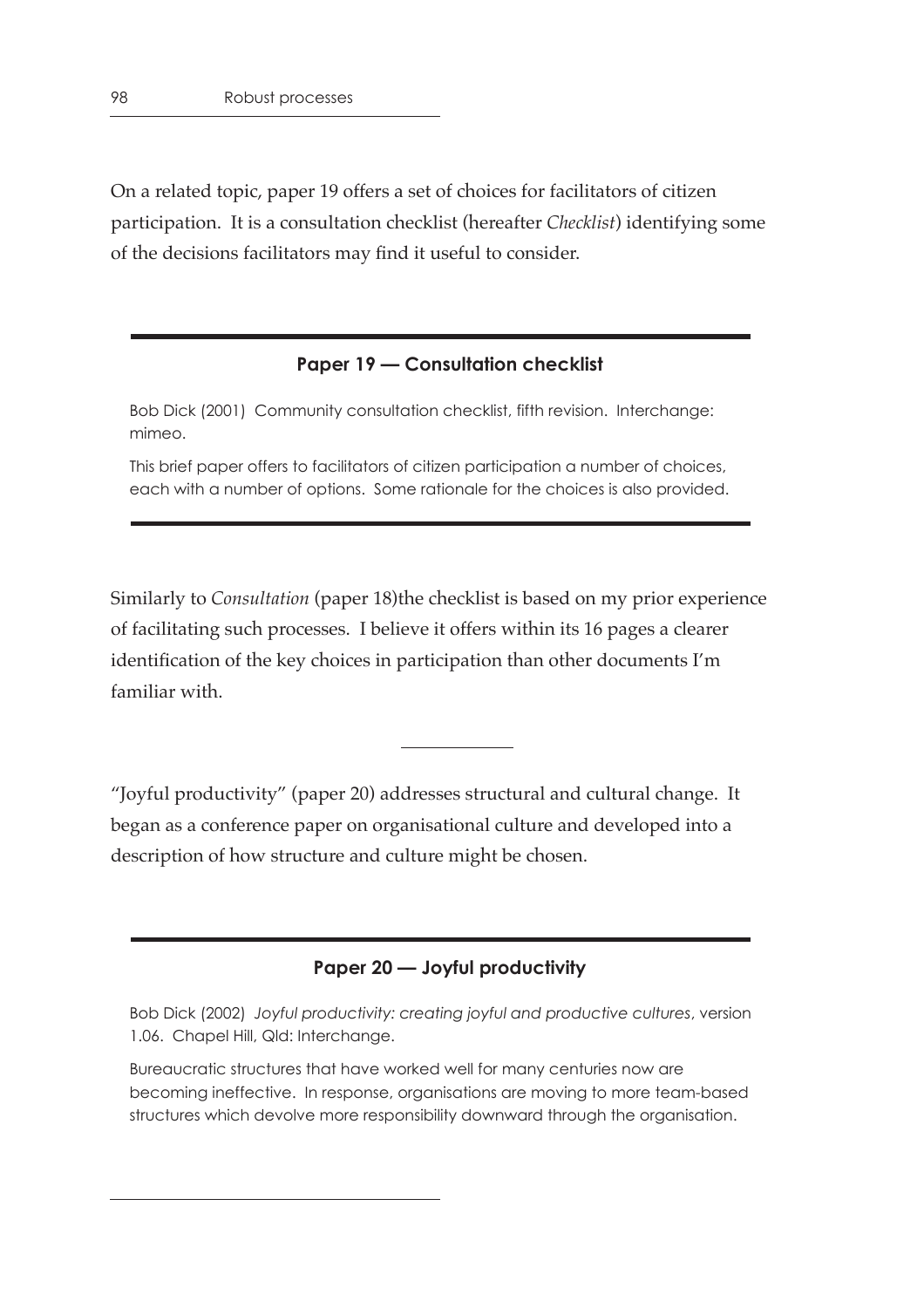The new structures amount to a cultural change. Ways of introducing cultural change are briefly described.

In the light of my experience since this paper was written I would now approach one part of it differently. The paper states that I would usually in cultural change seek to build support at senior management levels and then work with the enthusiasts at the workface. This had been my practice, as well as the practice of many of my colleagues. In a recent consultancy I had only limited access to these levels apart from the organisation's CEO. However, I had ready access to middle management. For the most part they were keen to learn and to do things differently. So that was where some internal colleagues and I worked.

As a result I decided that it is possible to work from middle management outwards. Theories and processes don't always fit the reality that a consultant or facilitator has to contend with. Flexibility has once again been shown to be important. In this instance practice has again taken precedence over theory.

Coincidentally, in a subsequent consultancy another colleague (Ross Colliver) drew my attention to a paper by Quy Nguyen Huy (2001). Quy argues that middle managers are often entrepreneurial and more willing to change than their superiors. Since then I've also come across an earlier article by Rosabeth Moss Kanter (1982) offering a similar view. These largely anecdotal accounts are complemented and supported by some recent empirical work. Johanna Mair and her colleagues (for instance, Mair and Rata, 2004) report similar conclusions.

Three themes provide the conceptual foundation for the paper:

We are a small tribe species. We function best in small cohesive groups — a reality which bureaucractic structures have ignored.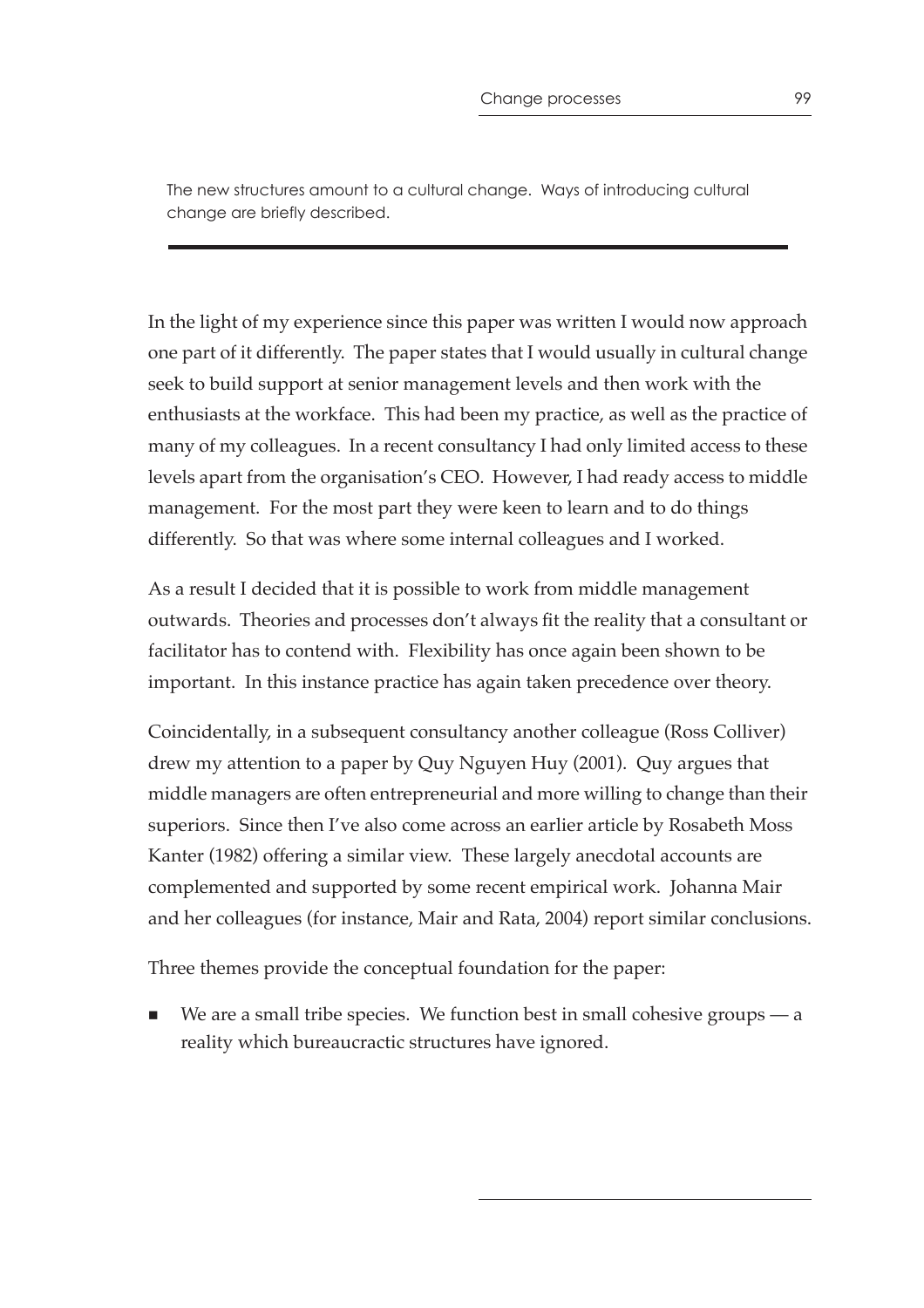- Organisational structure is above all a way of managing interdependencies between people; bureaucratic and team structures do this in very different ways.
- Structural change almost unavoidably is cultural change, with all the difficulties which that implies.

I would now describe these themes as strategic concepts — ideas which change the way people perceive and make sense of their experience.

Paper 21, History of bureaucracy (henceforth *Bureaucracy*) takes many of the same ideas and collapses them to a brief handout. (The original, reformatted to six pages for this thesis, was four pages.)

## **Paper 21 — History of bureaucracy**

Bob Dick (2003) A brief history of organisations. Interchange, unpublished mimeo.

This brief paper is used as a handout to support structural change work. In six pages it draws attention to the collapse of bureaucracy, identifies our current structures as hybrids, and explains how workteams can achieve greater satisfaction and productivity in ways which are good for the organisation.

The paper is not intended to be free-standing though some people have said it was sufficiently clear and self-contained to be useful. I use it as a brief handout to accompany consultancy work I am doing in organisations. It supports the work done by providing a rationale for that work.

Its purpose is to support structural and cultural change in organisations. It does so by drawing attention to an experience that will make sense to many readers —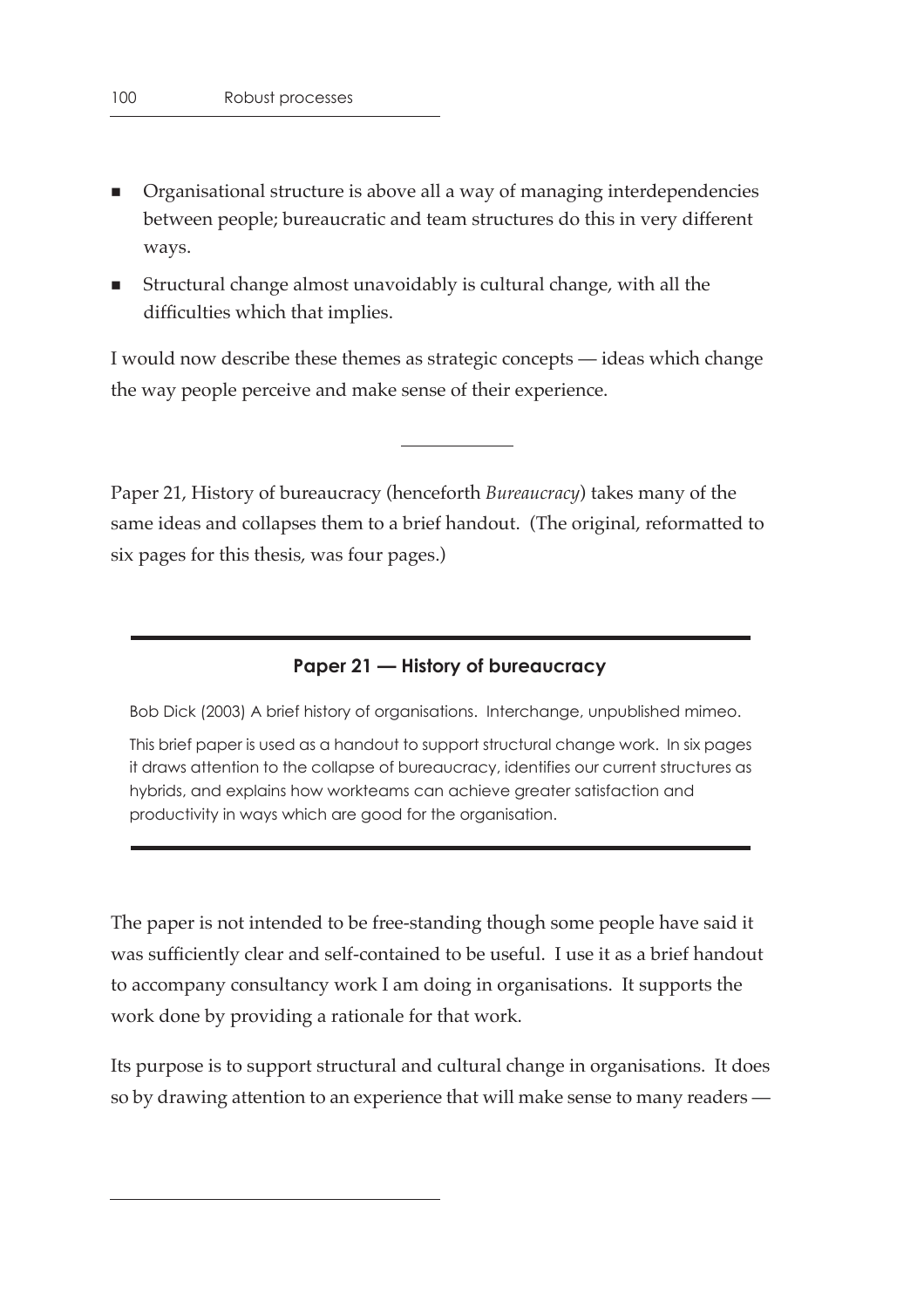an experience that the bureaucratic structures which worked well in the past are now less effective.

I next consider four monographs. All written in collaboration with Tim Dalmau, they address cultural change. The first two of them are now out of print. I include them here in the documents included with this thesis as paper 22, *Diagnostic model*, and paper 23, *Politics, conflict and culture* (henceforth *Politics*), reformatted from old master documents. The other two are monographs.

#### **Paper 22 — Diagnostic model**

Tim Dalmau and Bob Dick (1991) *A diagnostic model for selecting interventions for community and organisational change*, second edition. Chapel Hill: Interchange. Reformatted from original monograph.

This monograph presents a three-dimensional model of change, with emphasis on cultural change. The three dimensions are:

- the *cultural depth* of change that is, whether practices and procedures are addressed, or direction and purpose, or identity and unity
- the *focus* of the change whether task and technology, or role and structure, or climate
- the *scope* of the change whether indivual, or team, and up to organisation and beyond.

By answering a number of questions about the problem to be addressed by the change, a clearer identification of an appropriate intervention can be made.

#### **Paper 23 — Politics, conflict and culture**

Tim Dalmau and Bob Dick (1990) *Politics, conflict and culture: concepts for cultural change*. Chapel Hill: Interchange.

This monograph first related our life-cycle model of cultural change to other models which had begun to appear in the literature. Then followed three models of relevance to cultural change: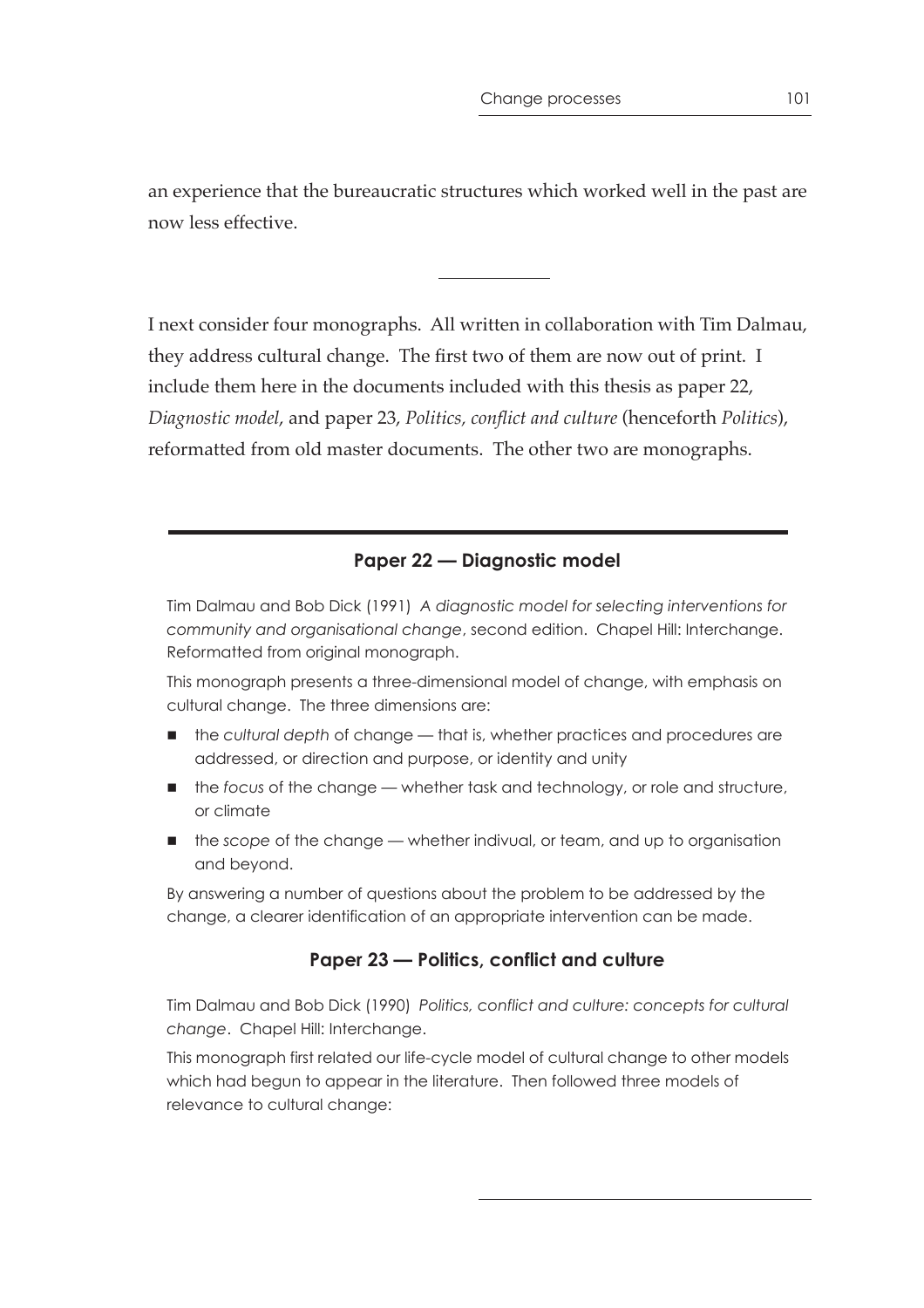- The second watershed, a model of social evolution
- The culture grid, which characterises cultures (national and organisational) on the two dimensions of cooperation/competition and individualist/collectivist.
- The conflict grid, a modification of the Thomas-Kilmann (1974) conflict grid.

Finally, interventions for cultural change are described.

#### **Monograph — Profane to sacred**

Tim Dalmau and Bob Dick (1990) *From the profane to the sacred: small groups as vehicles for cultural change*, revised edition. Chapel Hill: Interchange.

This monograph develops an argument that small groups are one of the vehicles by which organisational culture is maintained. It therefore is appropriate that they can also be used as vehicles for bringing about cultural change. Five specific strategies for cultural change, using small groups, are described.

#### **Monograph — To tame a unicorn**

Bob Dick and Tim Dalmau (1994) *To tame a unicorn ... recipes for cultural change*, third edition. Chapel Hill: Interchange.

This, the latest and most extensive of the four cultural change monographs, presents a number of detailed descriptions of processes for cultural change. The early chapters address relevant conceptual issues, moving from broader generalisations to some models relevant to cultural intervention. The detailed descriptions are then provided. They address, in turn, the use of story, politico-cultural processes, historybased processes, vision-based processes, and dreaming trails.

Taken together the four monographs span the range from high-level conceptual models through to step-by-step descriptions of actual interventions. The monographs therefore demonstrate the same tiered nature of the information and an integration of theory and practice as mentioned previously.

I think it is also apparent how complex cultural change is. Consider, then, that cultural change is a component of much other community and organisational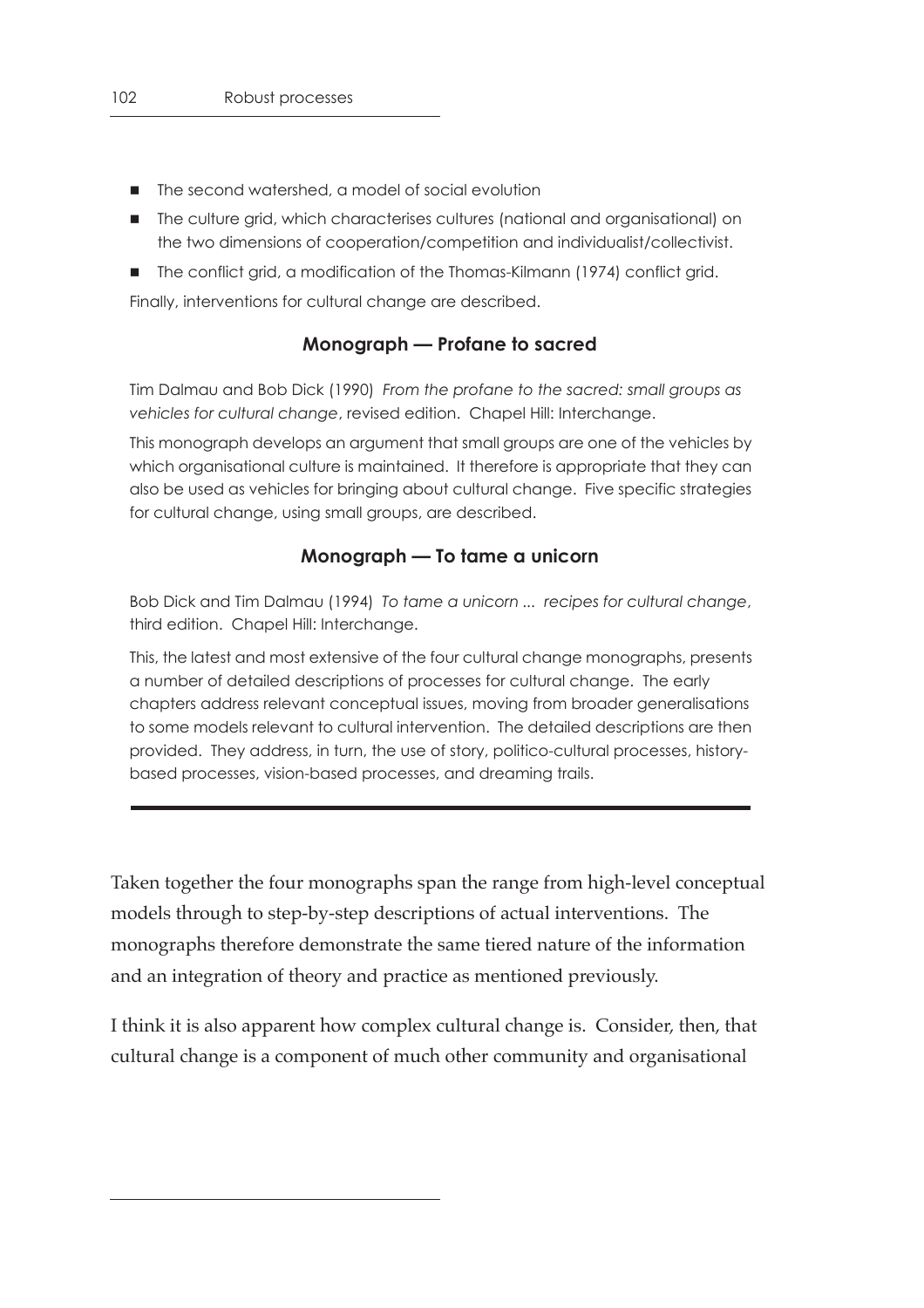change. You will recall that "culture" was one of the four components of the preplanning phase of the change model of paper 17.

The emphasis in this section of the chapter has been on overall change models a generic model, and separate documents which address community consultation and cultural change. Some of those documents address methods and skills, as does the next section.

# **Change skills and methods**

In this section I consider some of the skills and concepts which can provide a foundation for effective facilitation and consultancy. I begin with paper 24, *Dialectical processes*. This paper provides a model which can act as a framework for process design.

#### **Paper 24 — Dialectical processes**

Bob Dick (2002) *Building agreement from disagreement: the anatomy of dialectical processes*. Chapel Hill, Qld.: Interchange.

Delphi<sup>4</sup> is a process commonly conducted by mail with an anonymous panel. It is used to pool the judgments of a number of experts, most often for the purpose of forecasting. Here it is analysed conceptually to identify the different functions it serves within that purpose, and how its purpose may be better achieved. Distinguishing between adversarial, consensual and dialectical processes, I identify delphi as an important example of a dialectical process.

I then analyse panel composition, the nature of the relationships, and the cyclic process used. With the understanding that emerges from this analysis I describe a face to face version of delphi.

4. See also Gordon (2003).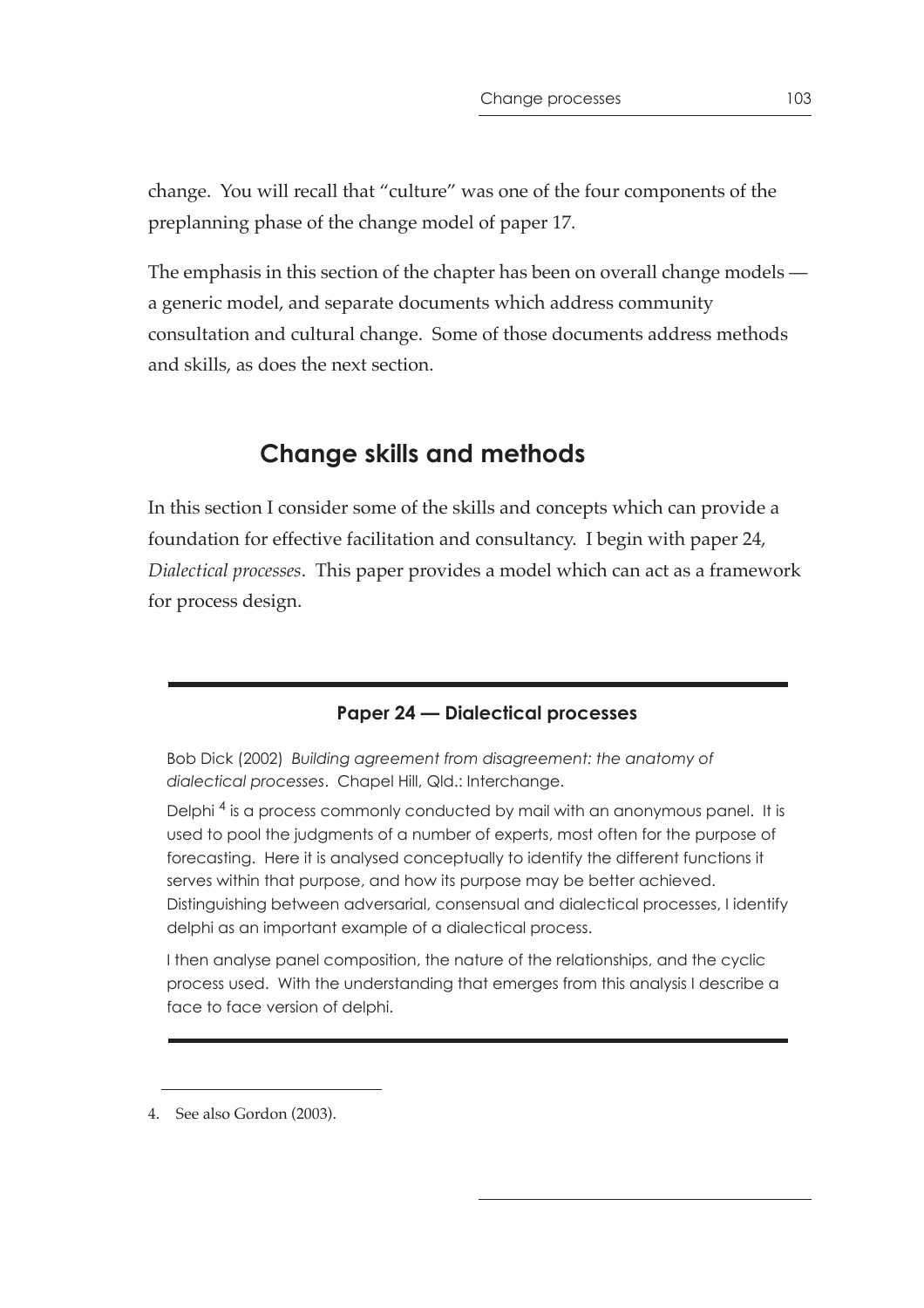This paper documents the development in my own understanding of types of process, and their design.

Here in particular I wish to draw attention to the nature of three different styles of process. I contrast dialectical processes  $5$  with those that are adversarial or consensual. I argue that while adversarial and consensual processes are in common use, dialectical processes are counter-cultural. Though for many purposes they are more effective, they may be opposed or resisted unless used with care.

I view this categorisation of different process types as a strategic concept: a concept that can change people's perception. It is a simple categorisation which helps facilitators think differently about process design and facilitation.

Note also that the paper builds a logical case for the design of delphi, both conventional and face to face. In my view, the paper *Dialectical processes* demonstrates that a thoughtful logical analysis of a process can lead to improved understanding of the functioning of the process. That, in turn, can support process improvement.

For comparison, consider Harold Sackman's savage critique of delphi (Sackman, 1975). He treated it as a research technique rather than as a forecasting technique. He critiqued it against criteria which were appropriate for quantitative research. Rather than leading to improvement of delphi, his critique largely drove the process underground for many years.

Two of the papers in the previous section include other documents within them which belong in this section. The *Manual*, paper 17, includes two skills-oriented "change tools":

<sup>5.</sup> These have also been addressed in paper 23, *Politics*, though with less depth of analysis.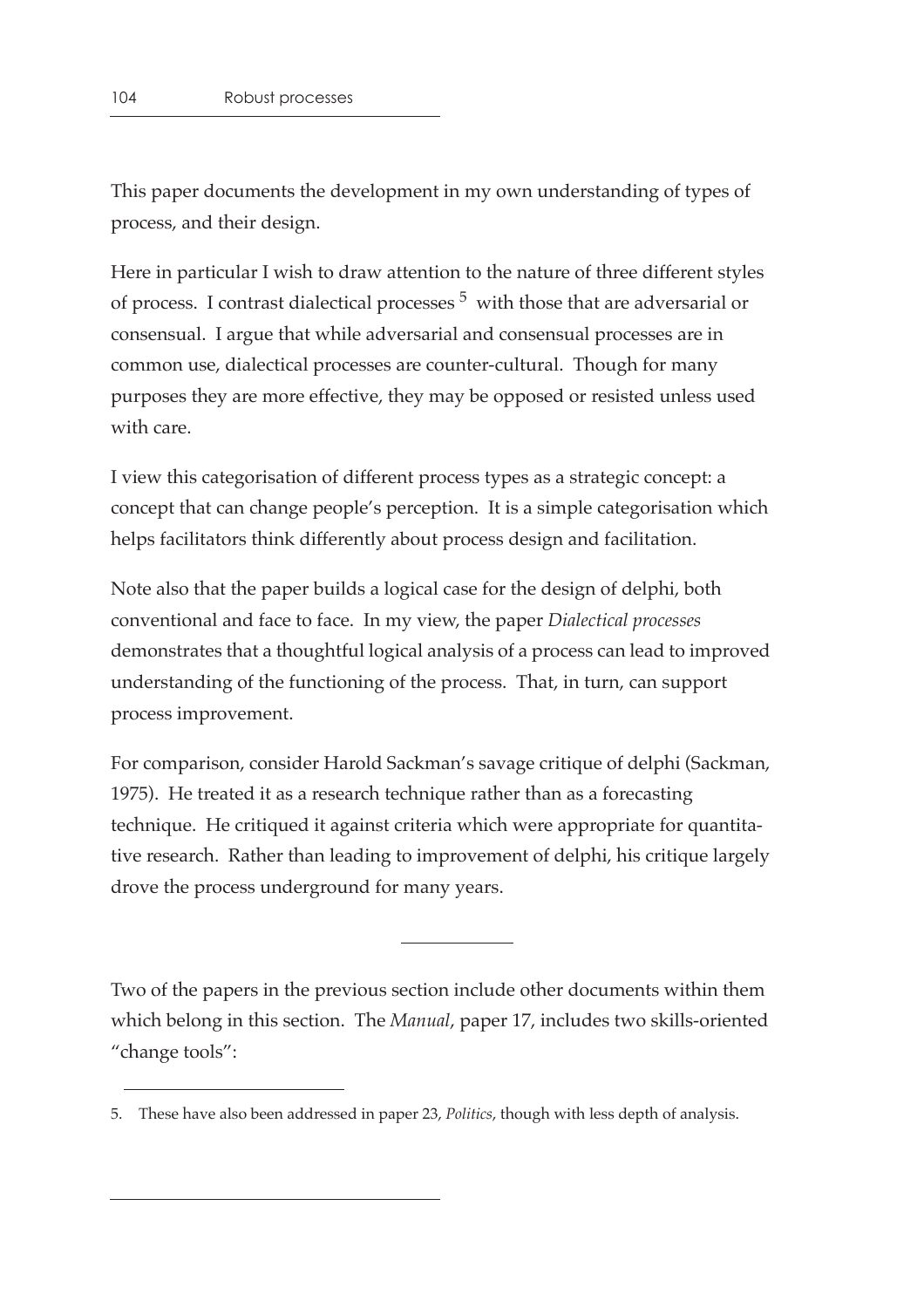- Change tool 3, *Communication*
- Change tool 4, *Facilitation*.

#### **(Paper 17, change tool 3) — Communication**

Bob Dick (2001) Communication. In *Community and organisational change: a manual*. Chapel Hill, Qld.: Interchange, 49-56.

The paper identifies three families of communication skills: giving information, getting information, and managing the interaction. It provides the foundation skills and processes for each of these in a form which can be memorised and put into practice.

You will notice that *Communication* doesn't provide word by word formulae for communicating. 6 This is in marked contrast to some of the practical communication literature, especially some of the early literature.<sup>7</sup> The omission is deliberate. I have observed that users of formulae can appear non-genuine to those who hear them. Most people are now familiar with some of the assertion formulae, and several have reported to me that they resent it when they notice someone using the formulae.

Information is once again tiered. Communication skills are a fine grain component of the processes described in the monograph. In turn they are first divided into the three categories of giving information, getting information, and managing the interaction. Some basic processes for each are then provided.

<sup>6.</sup> The examples given are not presented as something to be rote learned or as one right way to communicate but rather as examples.

<sup>7.</sup> An extreme example is Manuel Smith's 1975 book *When I say no I feel guilty*. New York: Bantam.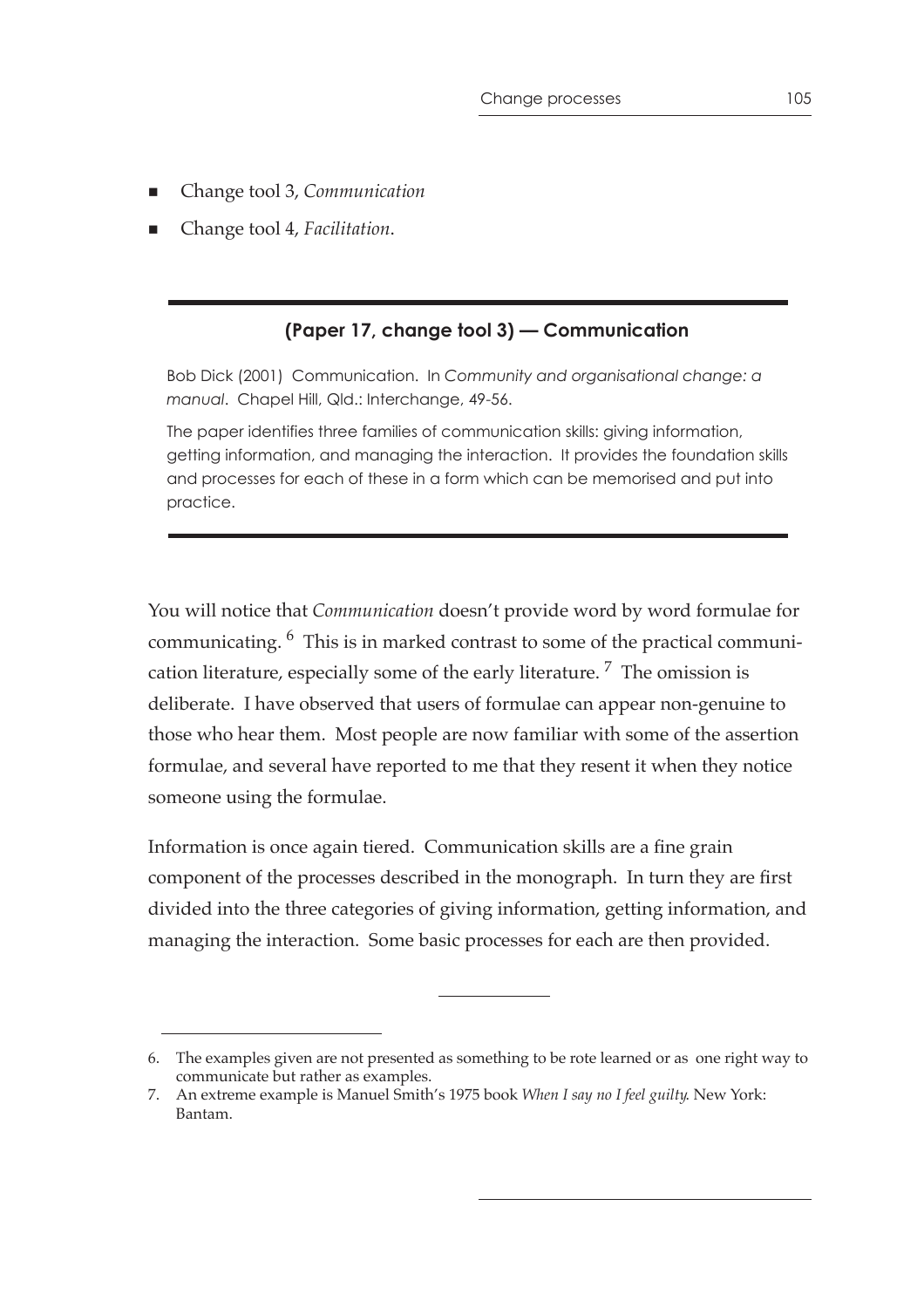"Facilitation" is a further example of a more detailed description offered as part of a larger tiered document.

#### **(Paper 17, change tool 4) — Facilitation**

Bob Dick (2001) Facilitation. In *Community and organisational change: a manual*. Chapel Hill, Qld.: Interchange, 57-63.

This "change tool" in the change manual uses the Fido model as a conceptual basis for some suggestions about facilitating, especially facilitating meetings.

(Facilitation is dealt with in much more detail in the book *Helping groups to be effective*. See the next entry.)

The "FIDO" model around which the paper is organised gives people an easy-toremember mnemonic which can guide facilitation. Some comments about it are in order. For convenience I reproduce it below as Figure 5.2 (from paper 17, p 59).

In Figure 5.2 and in the *Manual* FIDO is presented as a finished model. In practice I prefer to develop it, in all its detail, in conversation with participants. My approach is to ask questions, and build the model out of the responses of the participants. In comparison a text description is a pale copy:

| Bob: | Why do we have meetings?                                                                           |
|------|----------------------------------------------------------------------------------------------------|
|      | <i>Participant:</i> To make decisions?                                                             |
| Bob: | (writing up "Decisions" on butcher paper or whiteboard) And the<br>purpose of those decisions is ? |
|      | <i>Participant</i> : To bring about some action.                                                   |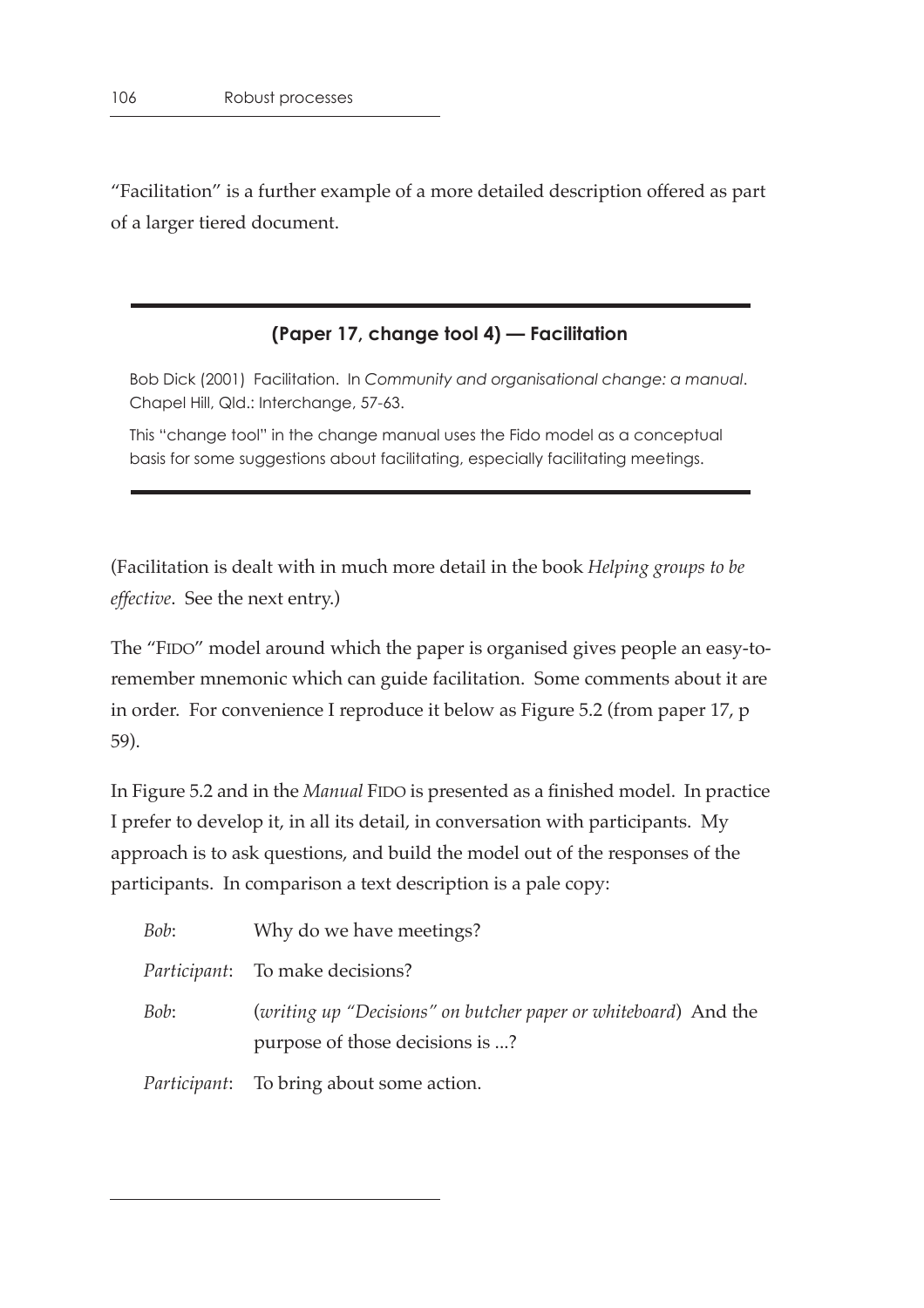| Feelings which are                   | $\blacksquare$<br>positive towards self, others, goals and process |
|--------------------------------------|--------------------------------------------------------------------|
|                                      | and not strongly negative towards anything                         |
| allow the exchange of                |                                                                    |
| Information, which if $\blacksquare$ | specific, adequate, accurate and relevant                          |
|                                      | and understood and accepted by all                                 |
| helps to make more effective         |                                                                    |
| <b>Decisions.</b> If these           | have the commitment of those affected,<br>$\blacksquare$           |
|                                      | specify who will do what by when, and                              |
|                                      | include monitoring and coordination                                |
| then the desired                     |                                                                    |
|                                      |                                                                    |

**Outcomes** are more likely to be achieved.

Figure 5.2 The FIDO model

| Bob: | (to participants as a whole) Does that fit in with your experience   |
|------|----------------------------------------------------------------------|
|      | — that many meetings are intended to bring about some action,        |
|      | some outcomes?                                                       |
|      | (Participants indicate agreement, verbally or non-verbally.)         |
| Bob: | (writes up "Outcomes" underneath "Decisions" and draws an arrow      |
|      | <i>from "Decisions" to "Outcomes"</i> ) So we often have meetings to |
|      | produce some outcome. We do that by making decisions.                |
|      | How do we make decisions? (draws an arrow above "Decisions"          |
|      | <i>and pointing to it</i> ) What is the raw material out of which we |
|      | make decisions? []                                                   |

Of course the actual conversation can't be predicted in detail. In such an exercise the words used (apart from the feelings, information, decisions and outcomes of the mnemonic "FIDO") are those of the participants. So that the text version of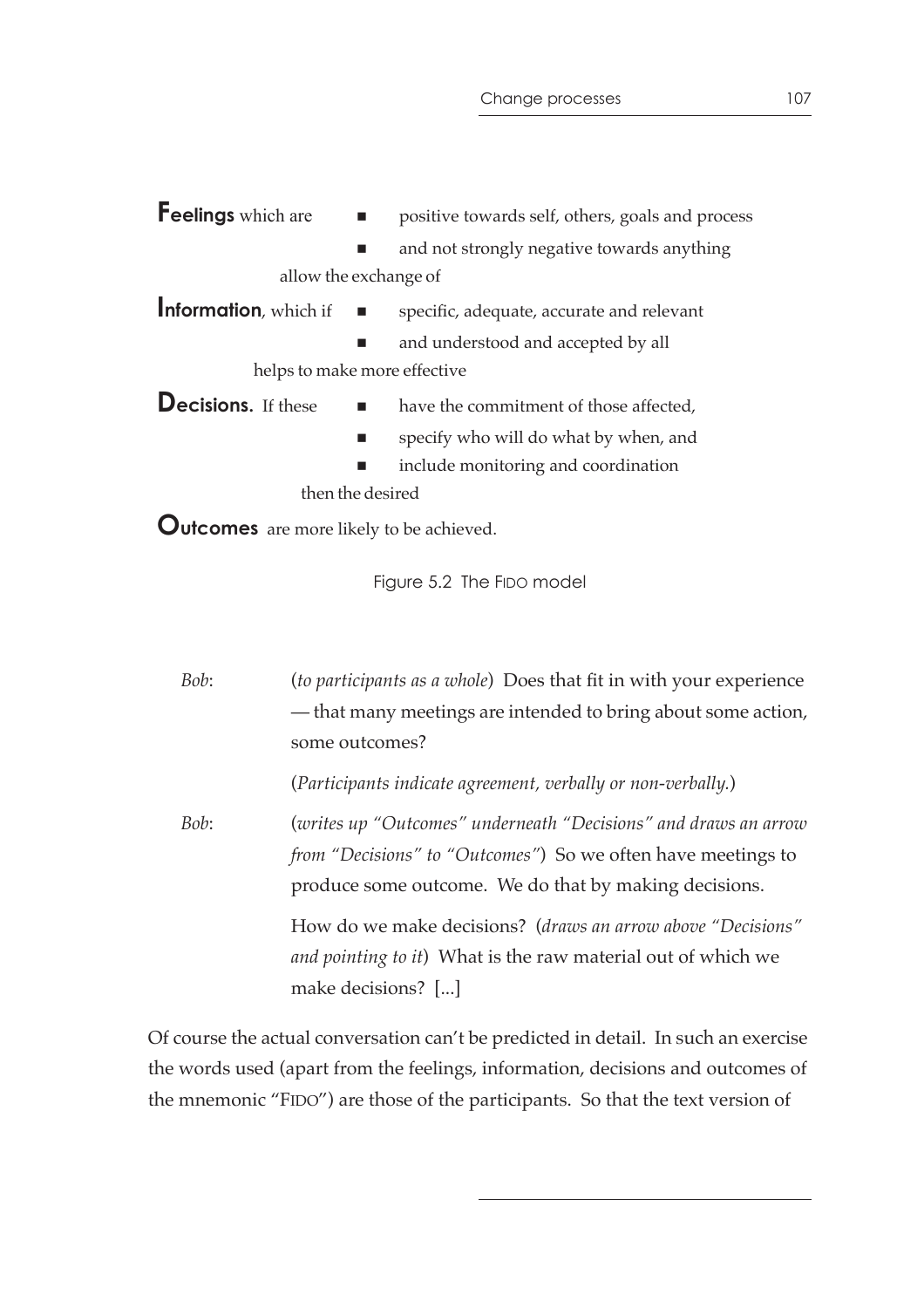the model (as shown in Figure 5.1) fits in with participants' experience, I have refined it over the years so that it does mostly accord with the responses that participants give. 8

Note, too, that the FIDO model is itself tiered. The mnemonic is easy to recall. When people use it they can fill in much of the detail from their own experience.

In short, the model ...

- is consistent with participants' experience and at best is constructed from that experience
- is tiered, with the mnemonic "FIDO" providing the framework which people can expand from their experience
- provides a conceptual basis for suggestions which convert easily to actions.

However, actual facilitation is much more fluid than the formal model can capture.

Facilitation is one of the key skills for those who manage learning, change and applied research. It is appropriate, therefore, that the book *Helping groups to be effective* (hereafter *Helping groups*) is the largest single work included here.

#### **Book —** *Helping groups to be effective*

Bob Dick (1991) *Helping groups to be effective: skills, processes and concepts for group facilitation*, second edition. Chapel Hill, Qld.: Interchange.

This book, written primarily for novice facilitators, is intended primarily as a handbook which people can refer to when they have a particular need. It covers

<sup>8.</sup> That is true of most of the conceptual models I use. Typically I develop them in practice before I write about them. As far as possible, the terminology is what participants use when the models are built through conversation.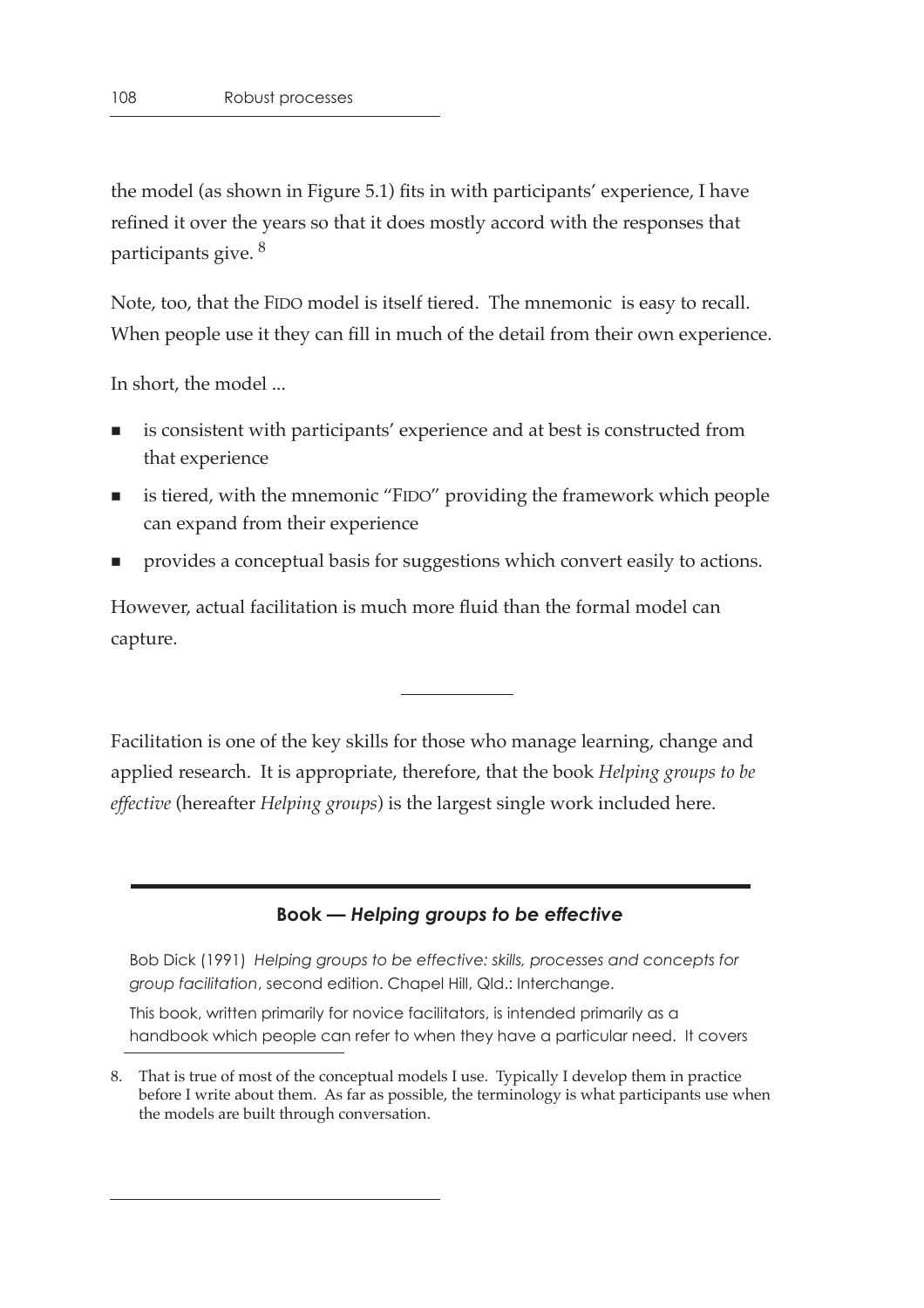the communication skills on which good facilitation depends. It offers some easily learned principles such as "make the process visible to participants" which work well in practice. It addresses issues such as "dealing with difficult groups" that trouble beginning facilitators. It includes applications such as problem-solving and planning.

A particular feature of the book is that for most processes covered, there is a conceptual rationale, a broad brush description, and as an example a detailed step-by-step description.

The motivation behind the book was very much to provide something which novices would find useful. As the preface says [p vii]:

This is a second edition of a book which took some time to evolve. Edition zero, so to speak, took the form of a 57-page handout for a fourth year class studying techniques for social and organisational change. I ran it off on a spirit duplicator (since pensioned off) in my office at University. This was well received, so I kept promising a revision, which appeared eventually in late 1984. In 1986 there was a minor revision of that version. 1987 saw a further minor revision, and the first "official" Interchange publication.

In other words the book developed (and grew) while it was being used as a resource by people learning and using facilitation skills. The course in which it was most used is the fourth year course described in chapter 4 of this explication. You will recall that the course was participatively designed. The book therefore reflects the interests and skills chosen by people learning to be facilitators and change agents.

I also provide the book as a resource to participants in public and in-house courses I run for more experienced facilitators. The later versions incorporate feedback from users of earlier versions. To a large extent, therefore, the contents are in response to participants in university classes and public and in-company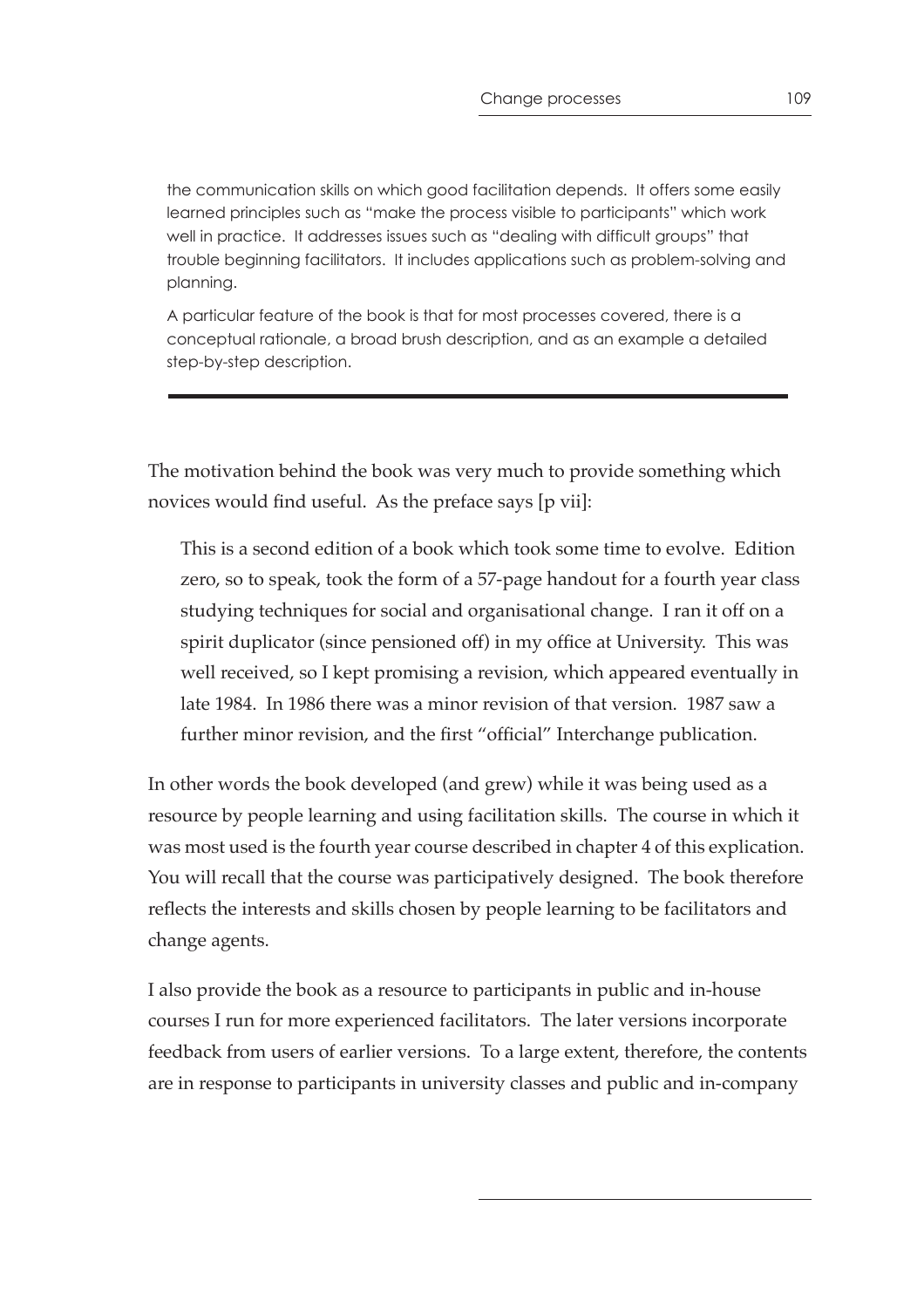workshops. For convenience Box 5.2 reproduces the part and chapter headings of *Helping groups to be effective*.

| <b>Box 5.2</b><br>Chapters in Helping groups to be effective |                                                         |  |
|--------------------------------------------------------------|---------------------------------------------------------|--|
|                                                              | Chapter 1: Introduction                                 |  |
|                                                              | Part 1: Task and Individual                             |  |
|                                                              | Chapter 2: The process of problem solving               |  |
|                                                              | Chapter 3: The dynamics of individual behaviour         |  |
|                                                              | Part 2: Preparatory activities                          |  |
|                                                              | Chapter 4: Team building activities                     |  |
|                                                              | Chapter 5: Goal setting activities                      |  |
|                                                              | Chapter 6: Climate setting activities                   |  |
|                                                              | Part 3: Robust processes                                |  |
|                                                              | Chapter 7: Microprocesses                               |  |
|                                                              | Chapter 8: Macroprocesses                               |  |
|                                                              | Chapter 9: The design of robust processes               |  |
|                                                              | Part 4: Metaprocess consultation                        |  |
|                                                              | Chapter 10: Communication skills for group facilitation |  |
|                                                              | Chapter 11: The fundamentals of facilitation            |  |
|                                                              | Chapter 12: The facilitation process                    |  |
|                                                              | Part 5: Specific techniques                             |  |
|                                                              | Chapter 13: Interventions in detail                     |  |
|                                                              | Chapter 14: Difficult groups and individuals            |  |
|                                                              |                                                         |  |

It is evident even in the chapter headings that ...

- the orientation is practical, with many chapters focussed towards common applications of facilitation
- other chapters discuss the skills required for those applications
- conceptual models are provided (in Part 1 of the book) to support the application chapters.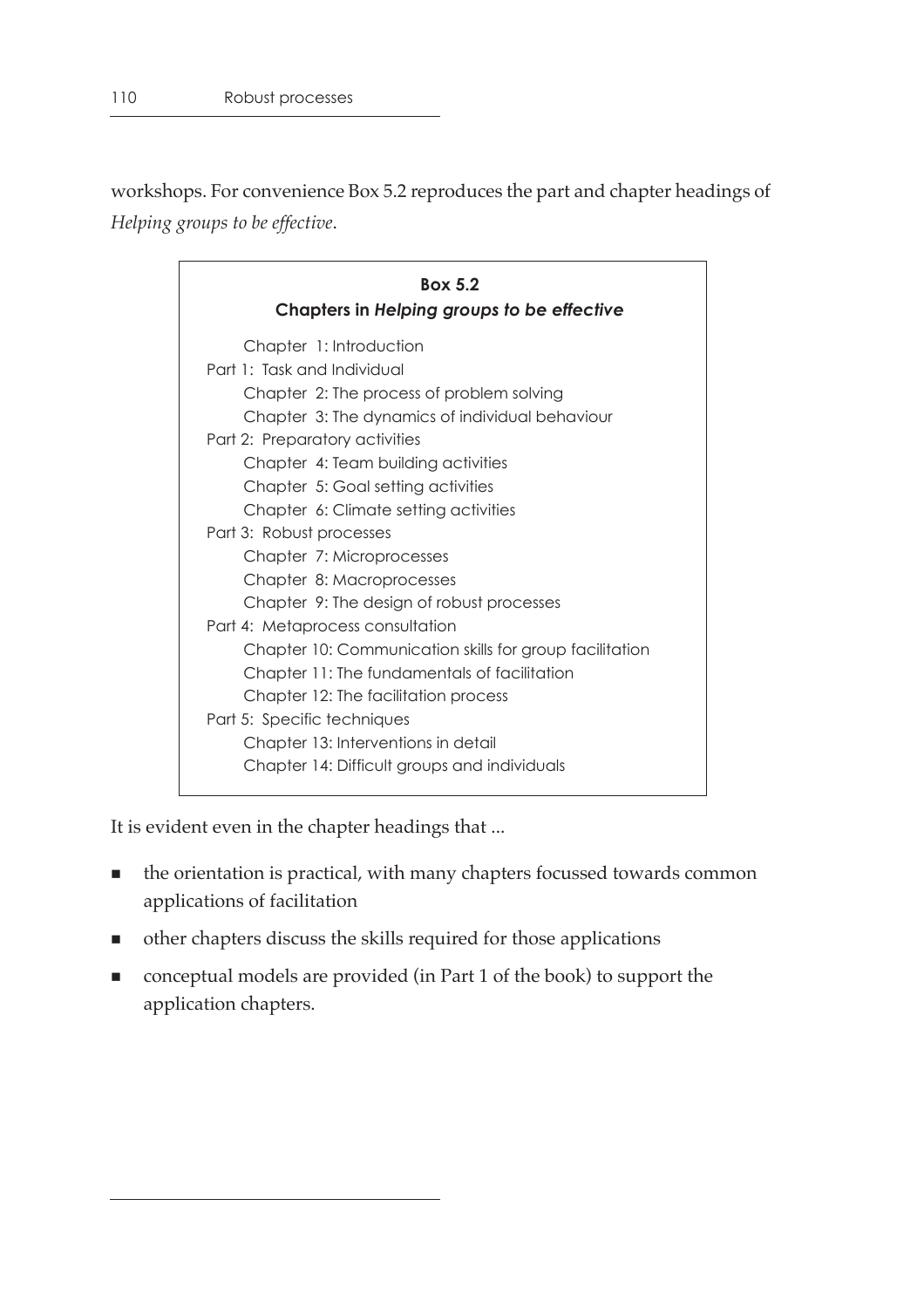Although it is less apparent in the chapter headings the information is again tiered, as I mentioned earlier.

*Helping groups* could be described as a generic examination of facilitation. The next few documents addressed here take conflict management as their focus. The first of them is *The management of conflict* (paper 25, henceforth *Conflict*). This is followed by a two-part journal article Conflict resolution skills (paper 26, henceforth *Conflict skills*) and the brief monograph, *Frameworks for conflict resolution* (henceforth *Frameworks*).

## **Paper 25 — Management of conflict**

Bob Dick (1987) *The management of conflict: a systematic approach to team building and mediated and unmediated conflict resolution*. Chapel Hill: Interchange (mimeo). A 1987 revision of an earlier document, used primarily as a workshop handout.

This paper describes a process for conflict management which builds upon simple and learnable processes for role negotiation and team-building. The foundation skills of communication are also addressed, as are preventive measures to reduce the likelihood that conflict will arise.

## **Paper 26 — Conflict resolution skills**

Bob Dick (1983) Conflict resolution skills and techniques in management development. Part 1. *Journal of Management Development*, 2(3), 42-54. Part 2. *Journal of Management Development*, 2(4), 15-31.

This two-part invited paper takes the concepts and processes of the previous document and applies them to conflict management for managers.

## **Monograph — Frameworks for conflict management**

Bob Dick (1990) *Frameworks for effective third party conflict management*. Chapel Hill: Interchange.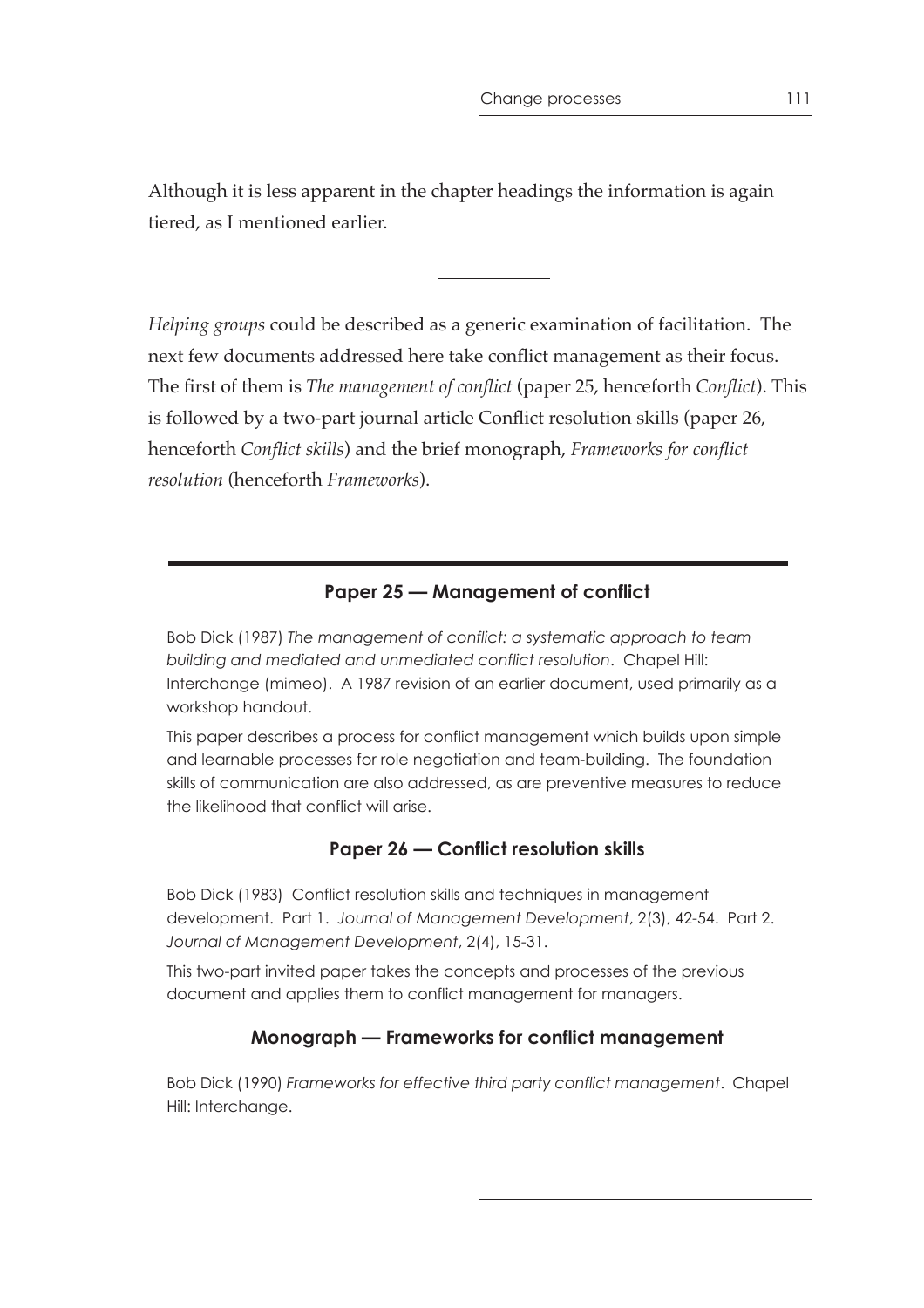This very brief (37 page) monograph summarises the frameworks around which papers 26 and 27 are built. It organises those frameworks into an umbrella framework of nested cycles.

The early versions of *Conflict* were intended for people who in most instances had little exposure to the relevant skills and processes. There was reason to believe that many people regarded conflict management as difficult, requiring sophisticated skills. I encountered such an attitude even amongst reasonably experienced consultants. From the beginning, therefore, it was written to demystify conflict management — to define it as something which is within the reach of most people.

It achieved this aim through a number of measures:

- **Peropensist Languist** provision of a simple conceptual rationale for most of the processes
- including the foundation communication skills for the processes
- building the more difficult processes on processes which were simpler and more robust.

*Conflict skills* (paper 26) applies a similar philosophy to describing conflict management techniques and processes for managers.

The *Frameworks* monograph, on the other hand, was intended to be used as an aide memoire for participants at conflict management workshops. It was not planned to be a free-standing document. However, it adds something important to the larger and earlier *Conflict* document from which it was derived. It organises the frameworks of *Conflict* into a single framework of nested cycles. "Cycles" are not even mentioned in this context in *Conflict*.

I believe the use of cycles adds considerably to the usefulness of the document. So let me explore it in more detail. In the document the conflict management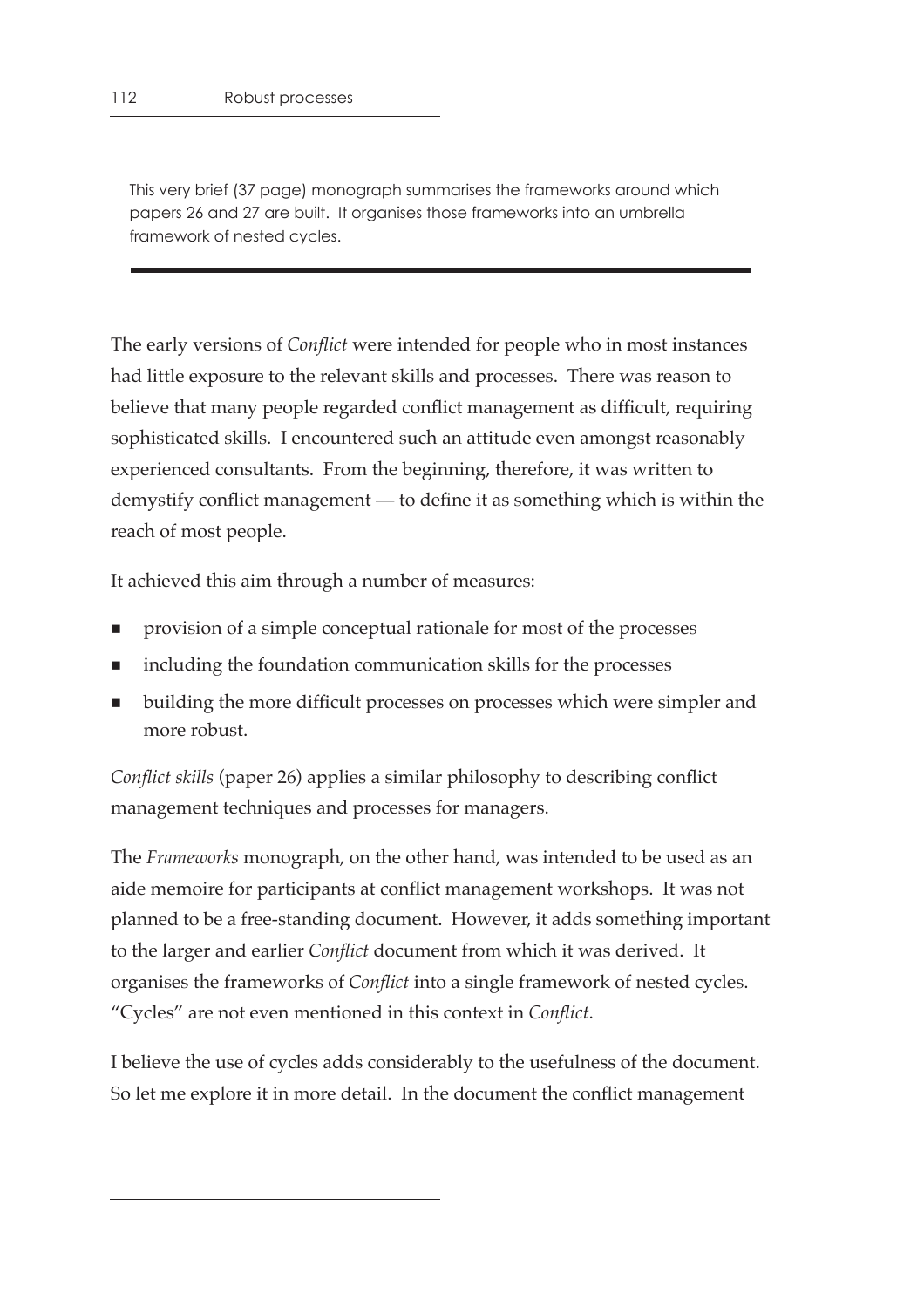process is described as consisting of five nested cycles. From outer cycle to inner cycle they are:

| The overall process   | A sequence of phases: preparation, initial transition,<br>the session itself, end transition, follow-up                                       |
|-----------------------|-----------------------------------------------------------------------------------------------------------------------------------------------|
| Resolution selection  | A framework which provides criteria for choosing<br>between consensus (" $win/win$ ") and negotiation<br>("partial win/partial win")          |
| Information selection | A framework which provides criteria for deciding<br>which information can usefully be exchanged                                               |
| Information exchange  | The heart of the session, this is a process which<br>ensures that each person understands what the other<br>has said                          |
| Statement shaping     | A set of questions which can be used to "shape" a<br>person's statement into a form where it is less<br>threatening and easier to understand. |

A novice can guide a conflict management session by focussing on any one cycle at a time. *Frameworks* recommends treating Information exchange as a home base, moving outward or inward from there as the situation requires it. At any moment the conceptual load for the facilitator is thereby reduced.

Paper 27, Functions of team building (henceforth *Functions*) begins with a conceptual analysis of the purposes of teams. It then uses similar frameworks to those in the papers discussed immediately above to describe how those functions may be achieved.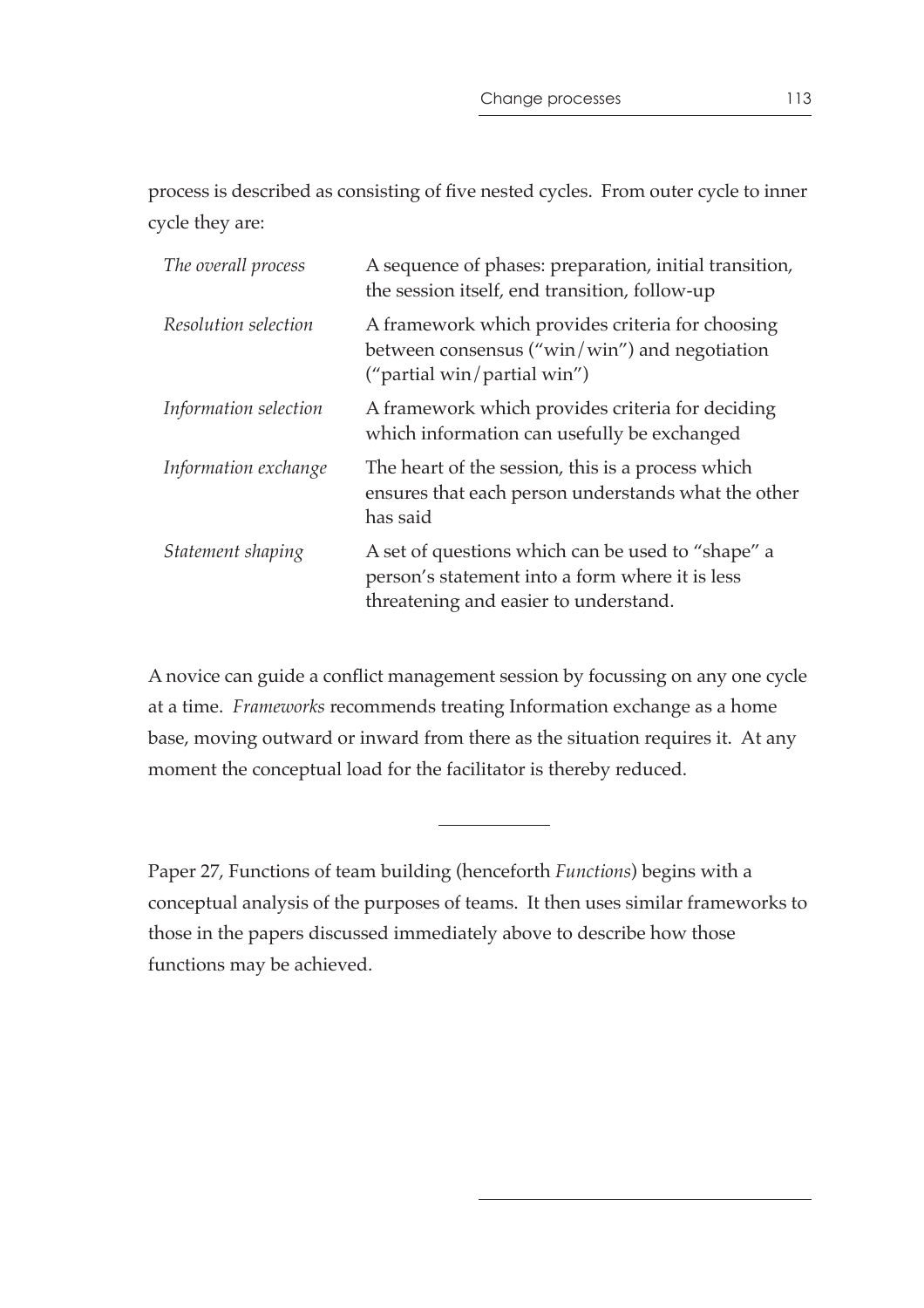#### **Paper 27 — Functions of team building**

Bob Dick (1996) The 7 functions of team building. An unpublished conference paper.

The paper lists seven functions which team building can usefully accomplish:

- identification of individual with individual
- identification of individual with system
- coordination between individual and individual
- coordination of team with system
- removal of the perception of interpersonal threat
- legitimising and enabling the expression of individual preferences
- development of the necessary process skills.

Ways of achieving these functions are then developed.

I have included this paper to illustrate the way in which conceptual analysis can strengthen more practical and process-oriented material. Through conceptual analysis I identify seven different functions which are important to the development of effective teamwork. For each I then describe ways in which it can be achieved in practice. The effect is to support process descriptions by providing a rationale for using them.

In working with a particular team a facilitator might first analyse how well each function is presently achieved by the team. Appropriate process interventions can then be designed to address those functions which most require attention.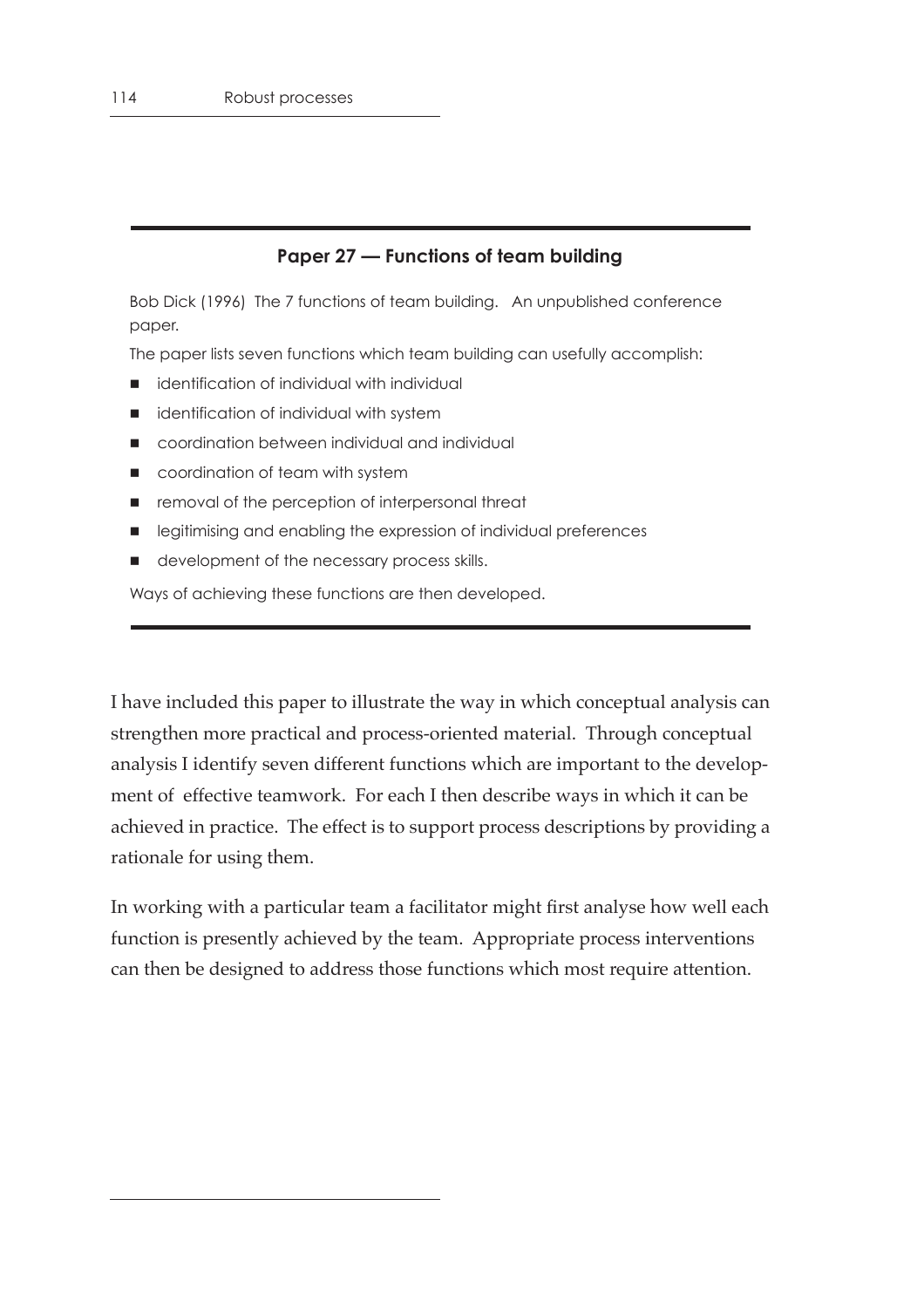# **Personal applications**

Change models can be applied at many levels from the individual outwards. With a few exceptions my facilitation and writing has been at levels beyond the individual. This section addresses some of the exceptions.

Of course, most change also requires individual change. For that matter, much individual change operates also beyond the individual level. At the very least, except when we are talking about self-change there is an important relationship to consider — between the facilitator and the individual who is seeking to change.

Before considering some of the documents I have written, I want to make the point that similar change models can be used at all levels. The change model of the *Manual* (paper 17) can for the most part be used for individual change too. In fact, NLP practitioners talk about a "change model". <sup>9</sup> Shown in Figure 5.3, it translates easily into the "planning" component of the change model in the *Manual*.



Fig. 5.3 The NLP change model

The documents I consider in this section I use primarily to support team and system change processes. For example, the monograph *Jung for sceptics* (henceforth "*Jung*") provides conceptual support for the Myers-Briggs Type Indicator

<sup>9.</sup> I have been unable to trace a source for this, not least because most NLP books don't have an index. I learned it from Terry McClendon when I attended a 3-week program in NLP. However I understand it is in common use amongst NLP practitioners.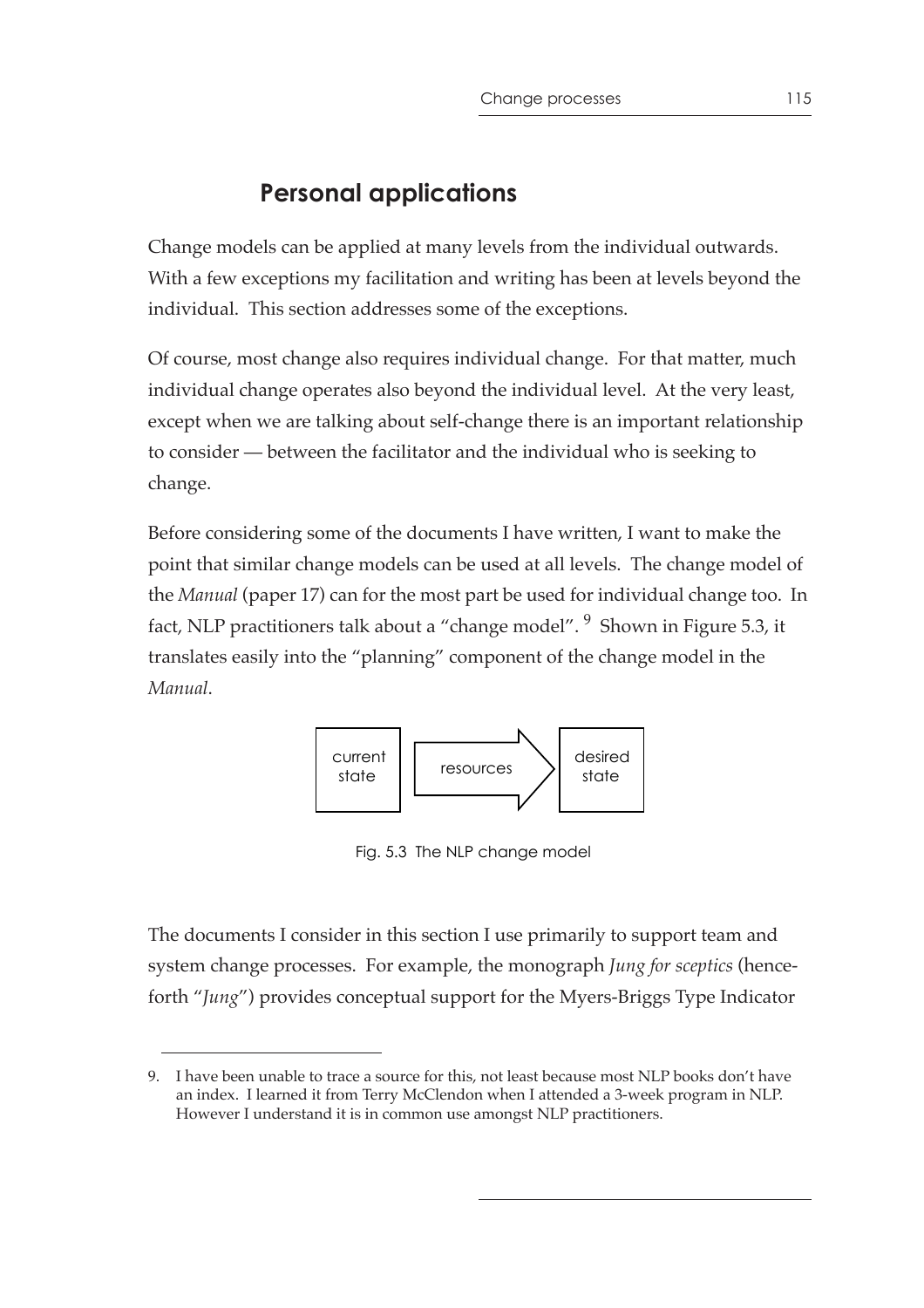or MBTI (Myers and McCaulley, 1985), which I use mostly in relationship building work.

Although I had found the MBTI powerful in some settings I also encountered much scepticism. As this was my own initial reaction to it I set out in this monograph to provide an alternative approach to it which would give less reason for scepticism. It was also my wish to deal explicitly with applications of the MBTI.

## **Monograph — Jung for sceptics**

Bob Dick (1994) *Jung for sceptics: Jung's psychological types as decision-making preferences*, second version. Chapel Hill: Interchange.

The MBTI is treated as a measure of decision-making preferences rather than as a set of inescapable personality categories. Applications to problem solving, team building and stress management are also described.

I have had some feedback from readers who have responded favourably to the monograph. The aspects of it that they most frequently mention are that it

- is mostly clearly written
- treats a person's type not as an inescapable "box" but as a home base from which a person can venture into other behaviours
- offers practical applications of the material.

The next paper also includes a rationale as well as practical exercises. It is *Beliefs without reason* (henceforth *Beliefs*), part of the *Manual* included earlier as paper 17.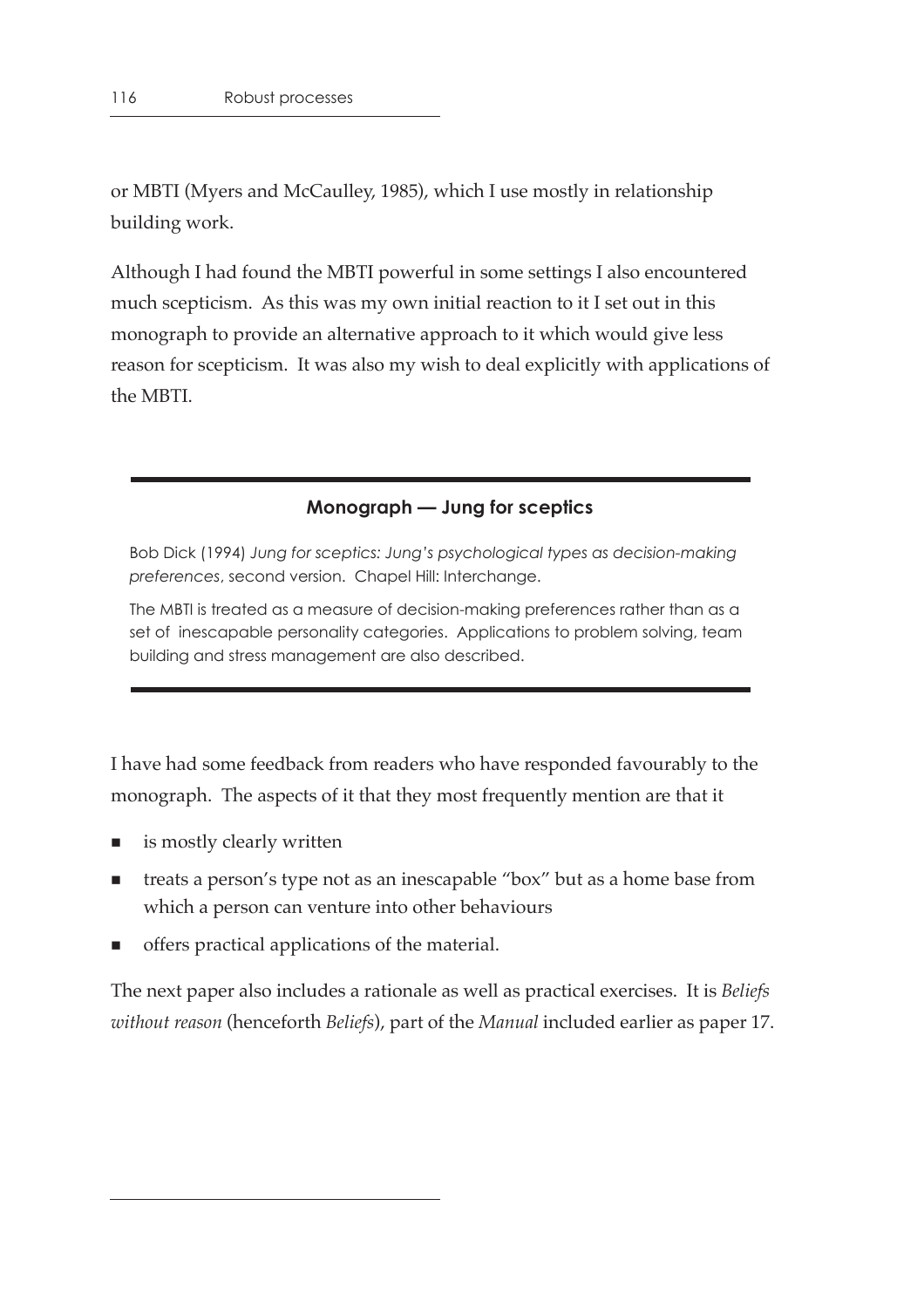## **(Paper 17, change tool 17) — Beliefs without reason**

Bob Dick (2001) Beliefs without reason. In *Community and organisational change: a manual*. Chapel Hill, Qld.: Interchange, 131-140.

This "change tool" in the change manual provides an analysis of beliefs which are not rationally based. Intended for change agents and consultants it also offers some strategies overcoming opposition based on such beliefs .

As Elliot Aronson (1976: 299-300) says

As long as I know why I believe x, I am relatively free to change my mind; but if all I know is that  $x$  is true — and that's all there is to it — I am far more likely to cling to that belief, even in the face of disconfirming evidence.

The intent of the paper is to reframe "resistance" — that others are being difficult — as a reaction to something the *speaker* is saying or doing. I have come to recognise its core idea that "you can't easily change beliefs without reason by rational argument" as a strategic concept.<sup>10</sup>

The next document is a workbook, paper 28, *Managing upwards*. At first it was part of a larger workbook *Learning to communicate* (not included here). I have in recent years used it as a free-standing exercise in some workshops.

#### **Paper 28 — Managing upwards**

Bob Dick (2003) *Managing upwards: a workbook*. Chapel Hill, Qld.: Interchange, mimeo.

<sup>10.</sup> As defined earlier, a strategic concept is one which enables people to think differently about some situation. I discuss strategic concepts later.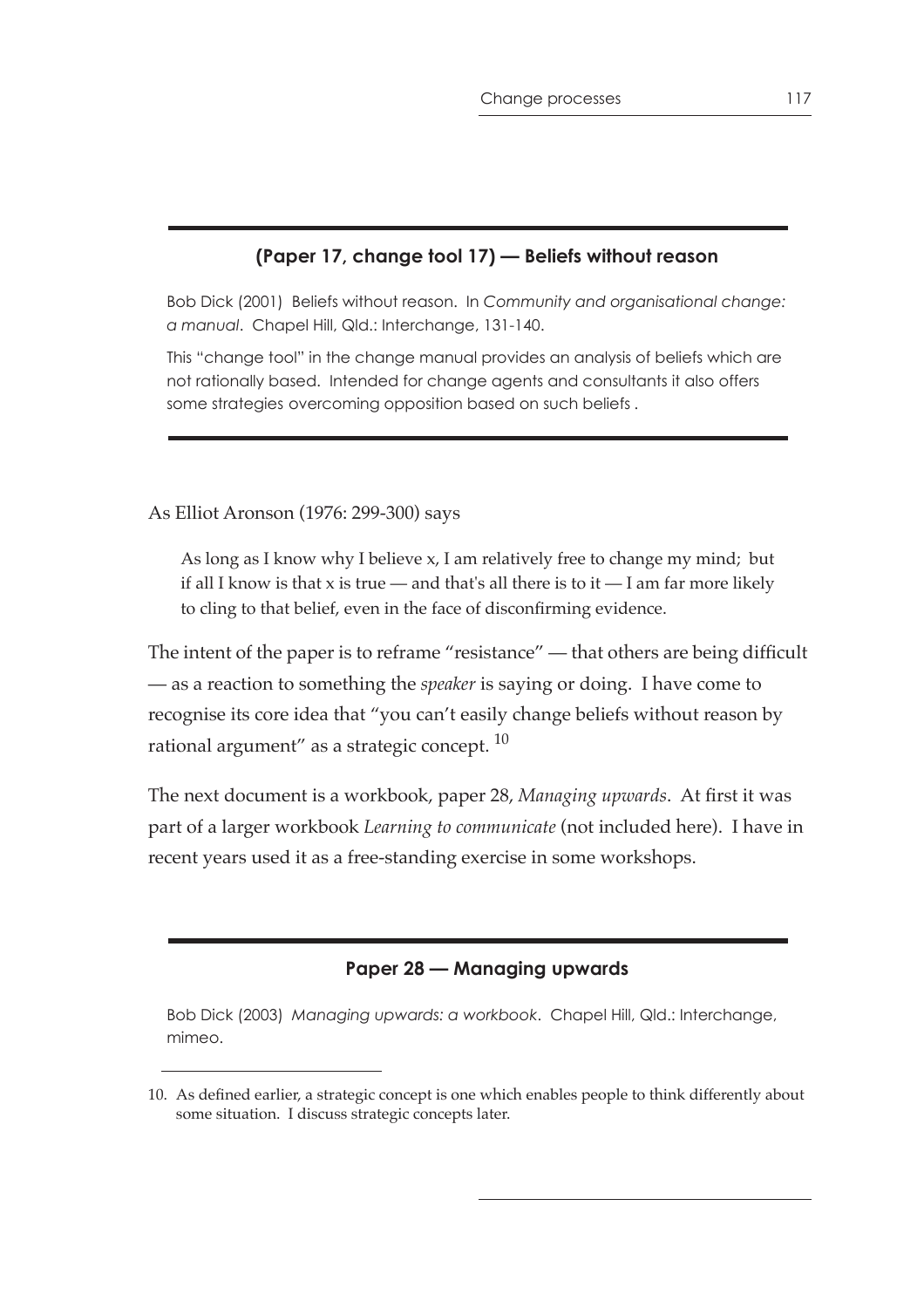This workbook takes participants through a number of steps in which they analyse a relationship with a "boss". They then identify some change they would like in that relationship. They plan a way in which the change might be achievable, and satisfactory to their boss and themselves.

This workbook can be used by participants to guide themselves through the process. Alternatively a trainer or facilitator can guide participants through the same sequence of events.

Usually I develop workbooks after I have already facilitated the processes myself a number of times. After documenting my own approach, I can then continue to refine the workbook in the light of subsequent experience.

The "managing upward" process and workbook were developed in response to requests from participants at workshops on communication skills. In contrast the following workbook (paper 29: Plan your own development) was by invitation.

#### **Paper 29 — Plan your own development**

Bob Dick (1990) Planning your own development. In B. Smith, ed., *Management development in Australia*. Sydney: Harcourt Brace Jovanovich [pp 260- 266].

This is a workbook developed from Edgar Schein's conceptual model of career anchors (Schein, 1990).

I first learned this model from Edgar Schein when we were both part of the facilitation team at a management development workshop in 1981. He developed the model from empirical work with people in his Master of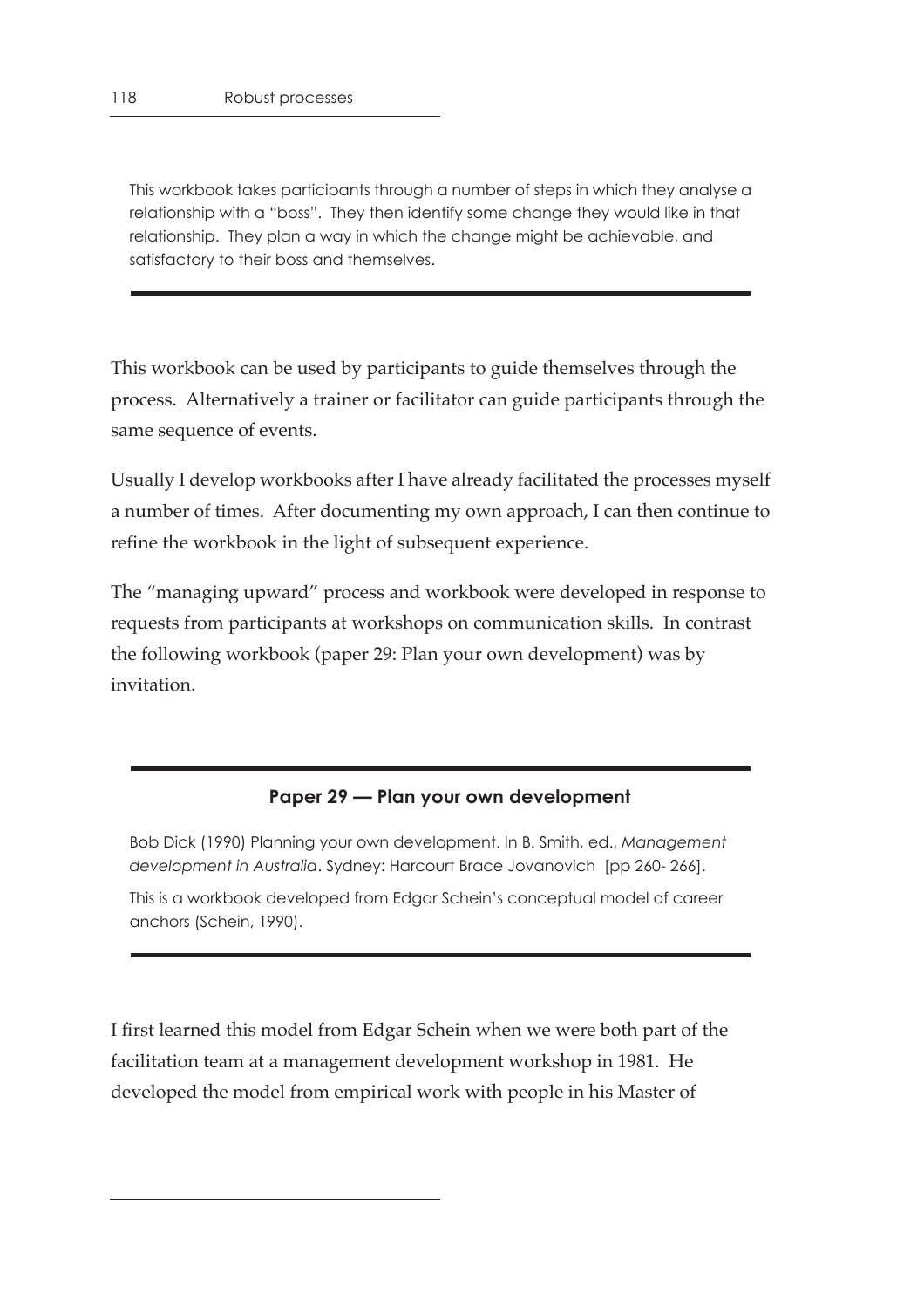Management classes and then subsequently after their graduation (Schein, 1978, 1990). His key finding was that people often didn't really know what they wanted from a job until they had made their choice and experienced the consequences of that choice.

The workbook functions by inviting participants to imagine a choice as vividly as they can and then to analyse their feelings in response to that choice. Participants then identify other analagous choices already taken. The intention is to use visualisation to create a choice as close to real as possible under the circumstances. The visualisation is expected to increase the relevance and impact for participants. The analagous choices serve as a reality check.

The workbook has been used in university, corporate and community settings. So has the following workbook, paper 30: "Life planning". In fact, on occasion I've used the two workbooks within the same workshop.

## **Paper 30 — Life planning**

Bob Dick (1983) *Life and career planning: a workbook exercise*. Brisbane: Department of Psychology, University of Queensland.

This workbook was first developed for university use. Its purpose was to help class members relate their studies to their intended work and life. It combines an analysis of present strengths, anticipation of likely changes in the world of the future, and individual future planning.

Participants discuss issues of importance to them. The bulk of the work in the workbook is therefore done individually or in self-chosen pairs. The individual work allows people to develop ideas which they can choose to disclose or keep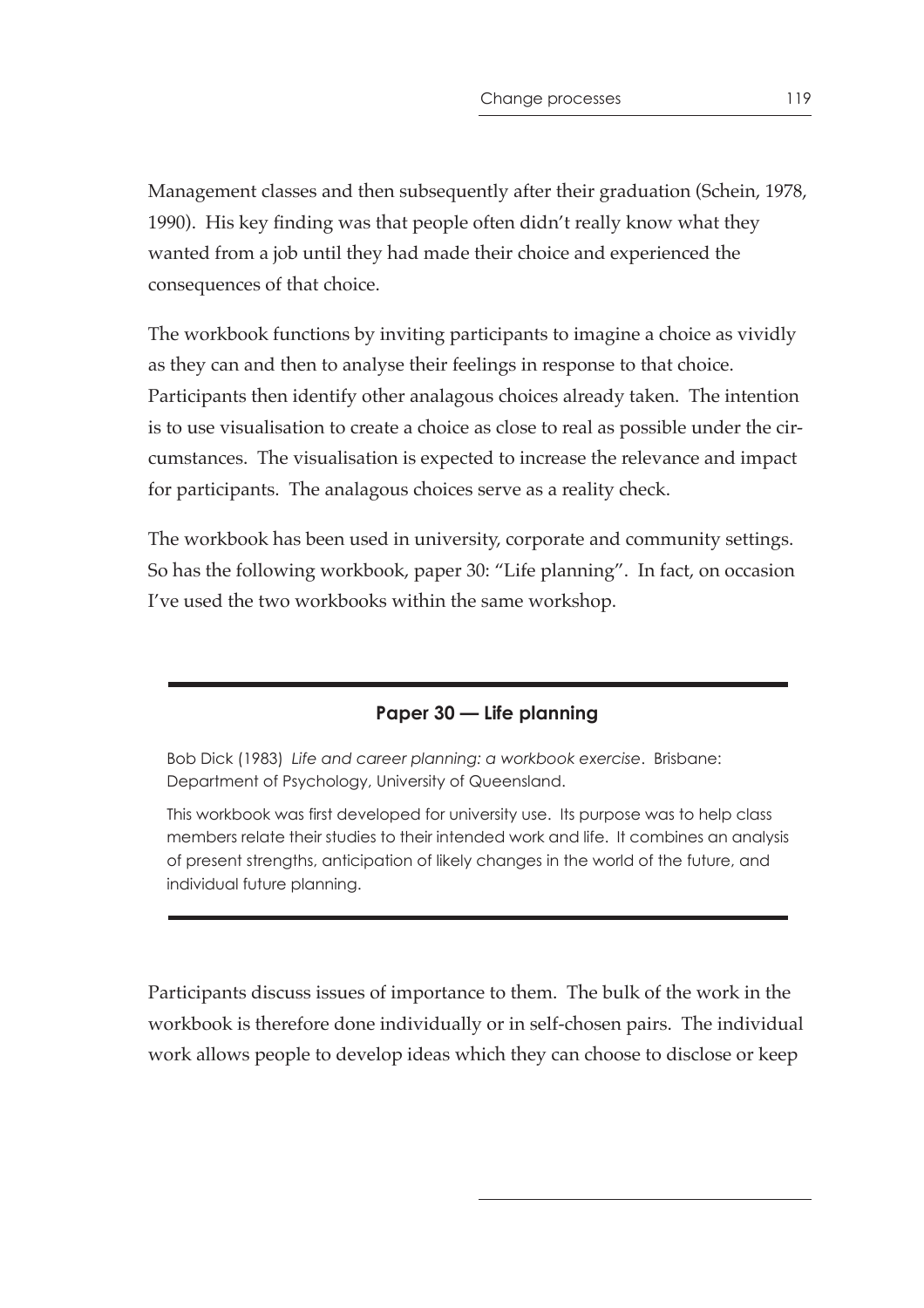to themselves. The pairs provide support. In most instances the self-disclosure in pairs quickly builds rapport and relationship.

It has been my experience that the combination of individual work and work in pairs gives a robust process for such material.

## **Interventions**

In this section I describe briefly two examples of visioning interventions, both using search. Other versions are known in the literature as "future search" (Weisbord and Janoff, 1995) or "search conference" (Emery and Purser, 1996). The first paper, the monograph *Search*, is a workbook which can guide participants through a one-day search process.

#### **Monograph — Search**

Bob Dick )with the help of ideas from Frank Denham, Robyn Cross and Eve Robinson) (2001) *Search: a participative community planning process including a participant workbook*, version 7. Chapel Hill, Qld: Interchange.

Written workbook-style, this gives a detailed design for a one-day visioning exercise for organisational or community applications. The initial part of the document also provides a rationale of some of the reasons for the particular approach. Users are encouraged to modify it to suit their own situation. The rationale is intended to make it easier for them to do so.

The conceptual development of this approach owes more to the Emery's version, <sup>11</sup> which I experienced as a participant in the early 1970s. However it is substantially briefer than that version and has been used with larger numbers of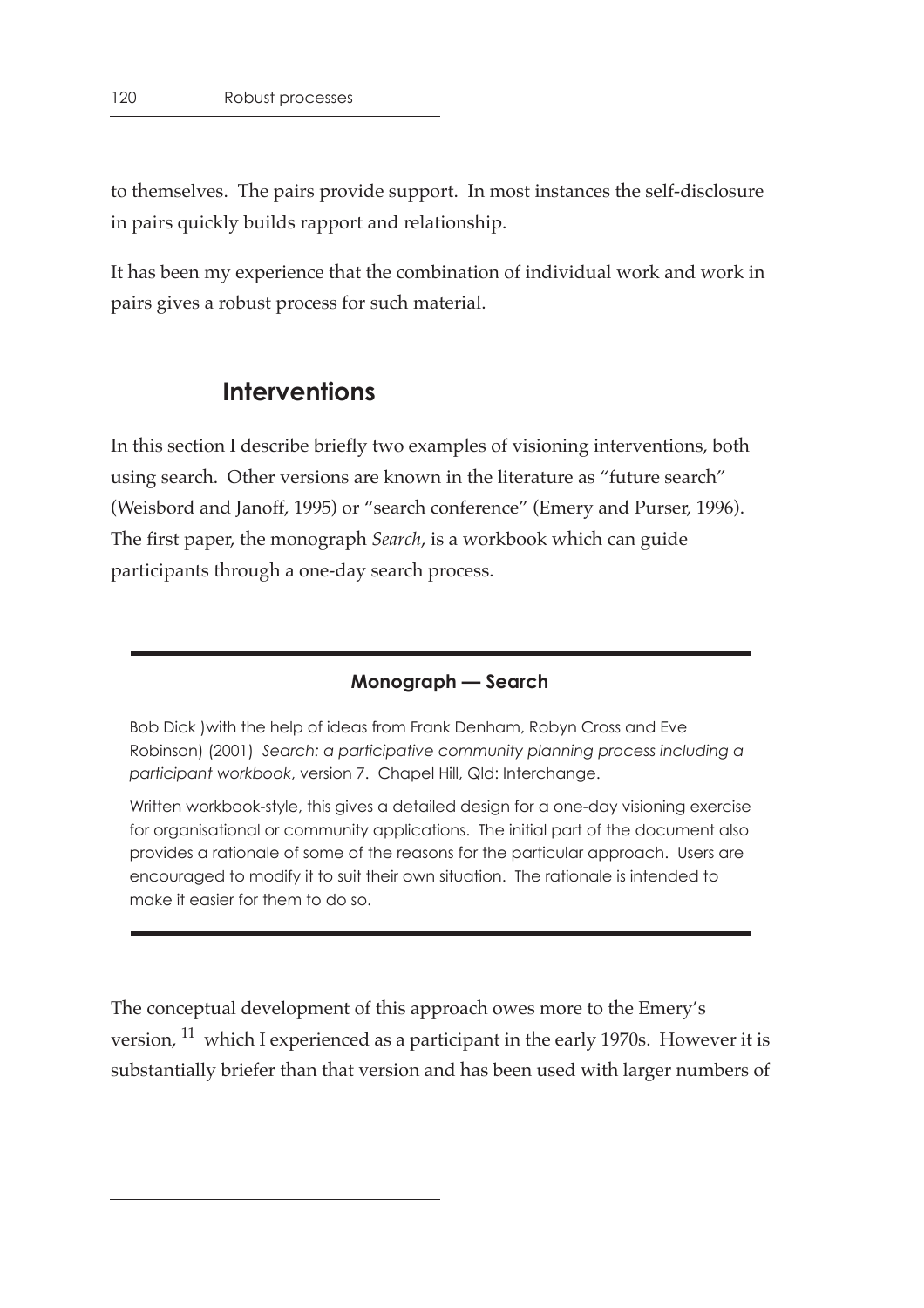participants. I found that often a single day is as much as community members are willing to devote to a community planning exercise.

In common with much of the other practical literature I've developed, it incorporates revisions in response to the various groups I've used it with. <sup>12</sup> In particular it was regularly refined during a series of community planning exercises in south east Queensland during the 1980s.

The use of a detailed workbook allows me to facilitate large numbers in many small groups. In effect the groups become self-managing with the workbook serving almost as a facilitator. I then rove between the groups providing help where it is most needed.

The next document is a report of a search co-facilitated with Lloyd Vidler using a different variation of the Emery search process.

## **Paper 31 — Mapping: a search conference**

Lloyd Vidler and Bob Dick (1985) *Mapping: Planning for the Future of the Division of Mission and Parish Services* [of the Queensland Synod of The Uniting Church]. Unpublished mimeo.

This document describes the search conference process, the results of that search conference, and some specific suggestions to the commissioning body.

<sup>11.</sup> I know from my dicussions with the Emery's, in particular Merrelyn, that they do not approve of it. They argue that it isn't possible to conduct a useful search in one day with large numbers. I respond that I've conducted searches in one day with large numbers.

<sup>12.</sup> Frank Denham, Robyn Cross and Eve Robinson, credited on the title page, modified a workbook for their own use and reported the results to me. I incorporated in my own version the changes which I thought were improvements.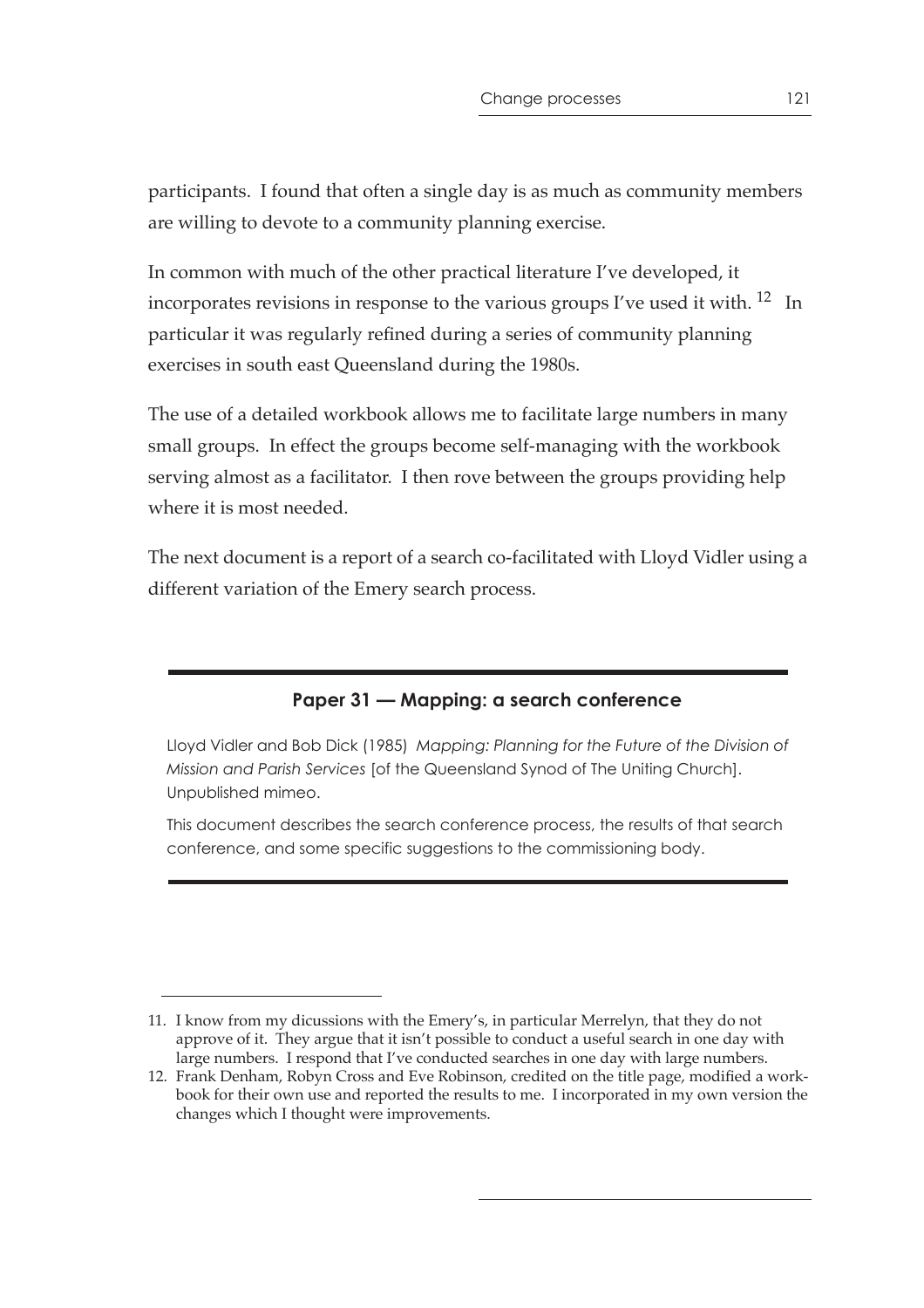The document was a report written by Lloyd and me for the client group. I've included it here because it provides a specific example of a visioning exercise and its results.

# **Methods of action inquiry**

The following section serves as a bridge between this chapter and the next. It could as easily have been included at the start of the next chapter. Below you'll find some documents on action learning and action science. Both are related to action research, the topic of the next chapter. The papers on both have intervention and change as major aims.

Paper 32, "Action learning", was developed by a consortium of four consultants (I was one of them) to support a major change program in a Queensland Government department.

#### **Paper 32 — Action learning**

Bob Dick (2002) Action learning. An extract from Cropper, Bill, Dick, Bob, Donaldson, Brian, and Patty, Chris, *Learning from action*. Brisbane: Department of Families.

The extract consists of first drafts of two chapters of a training manual. I wrote the drafts for these chapters, incorporating minor pieces from Bill Cropper and Brian Donaldson.

The complete training manual (not reproduced here) was accompanied by appropriate training workshops through which users could develop the requisite understanding and skills to use the material.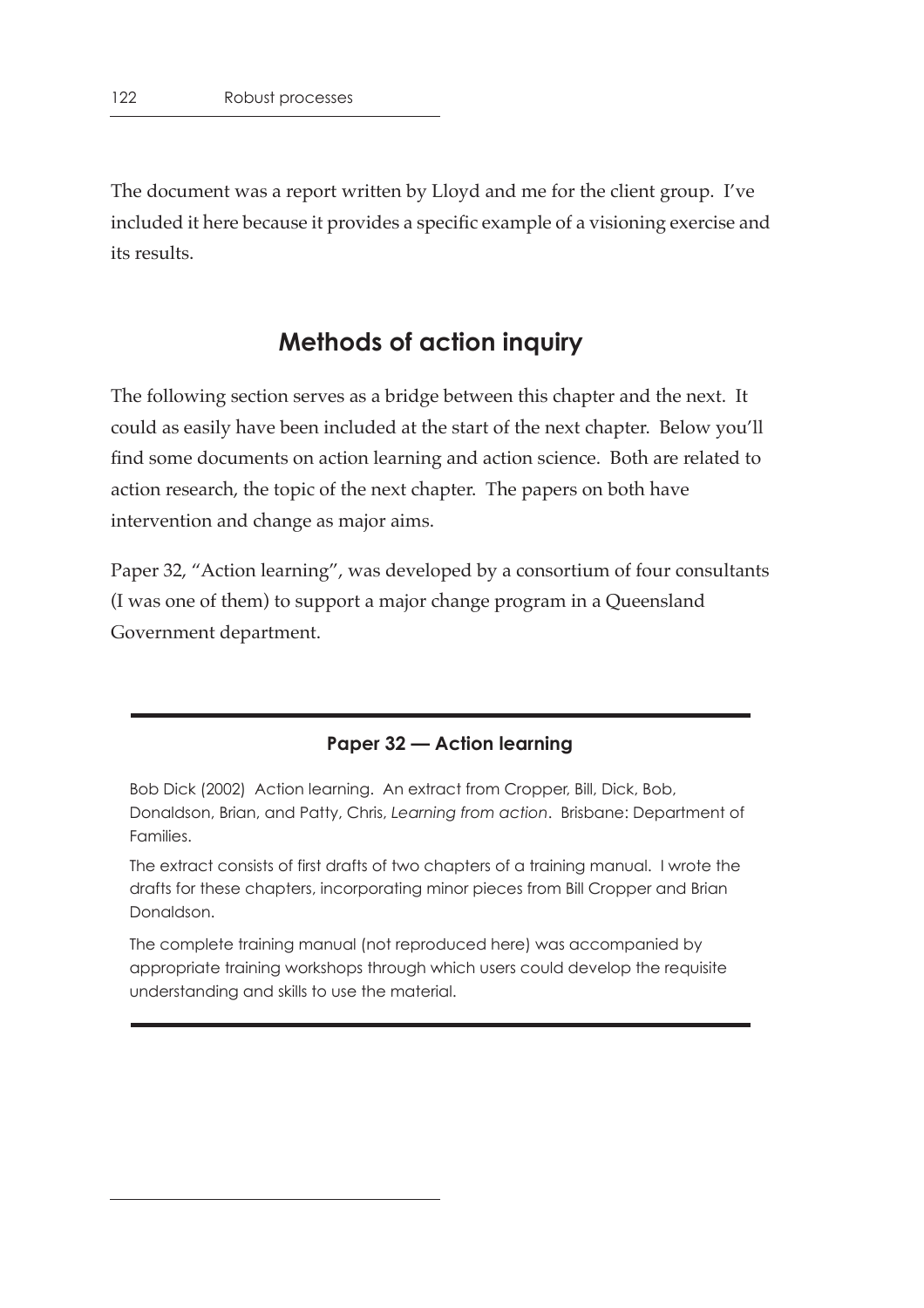Four of us facilitated workshops to introduce the manual to the people who would be using it with regional groups throughout Queensland. Our aim was that the participants of these workshops would acquire the understanding and skills to be able to use the manual in practice.

You will notice that many of the concepts in the manual are developed through experiential exercises. Another characteristic of the manual is the inclusion of frequent reflection exercises. Reflection allowed participants to review and draw understanding from the exercises they had taken part in.

The next document, Paper 33, is a report on an actual intervention program in another Queensland government department.

## **Paper 33 — Leadership capability**

Bob Dick (in press) Improving leadership capability with action learning. Prepared for Stewart Hase and Lester Davis, eds., *Forget the map. Get a compass*. Australian Institute of Management / McGraw-Hill Australia. 13

This is a description of a leadership development program with middle managers of a relatively autonomous unit within a Queenland government department. (The names of the unit and its participants have been changed. The account is otherwise factual and was approved by the CEO of the unit and some other managers.)

As I mentioned in the commentary about paper 20, I began this consultancy believing that cultural change requires top-down involvement. As I was unable to gain sufficient access to senior management the work was done instead with middle managers. They were involved directly in planning the program. In

<sup>13.</sup> I understand that AIM have decided not to proceed with the book. If the authors do not seek out another publisher I may therefore submit the chapter to a journal.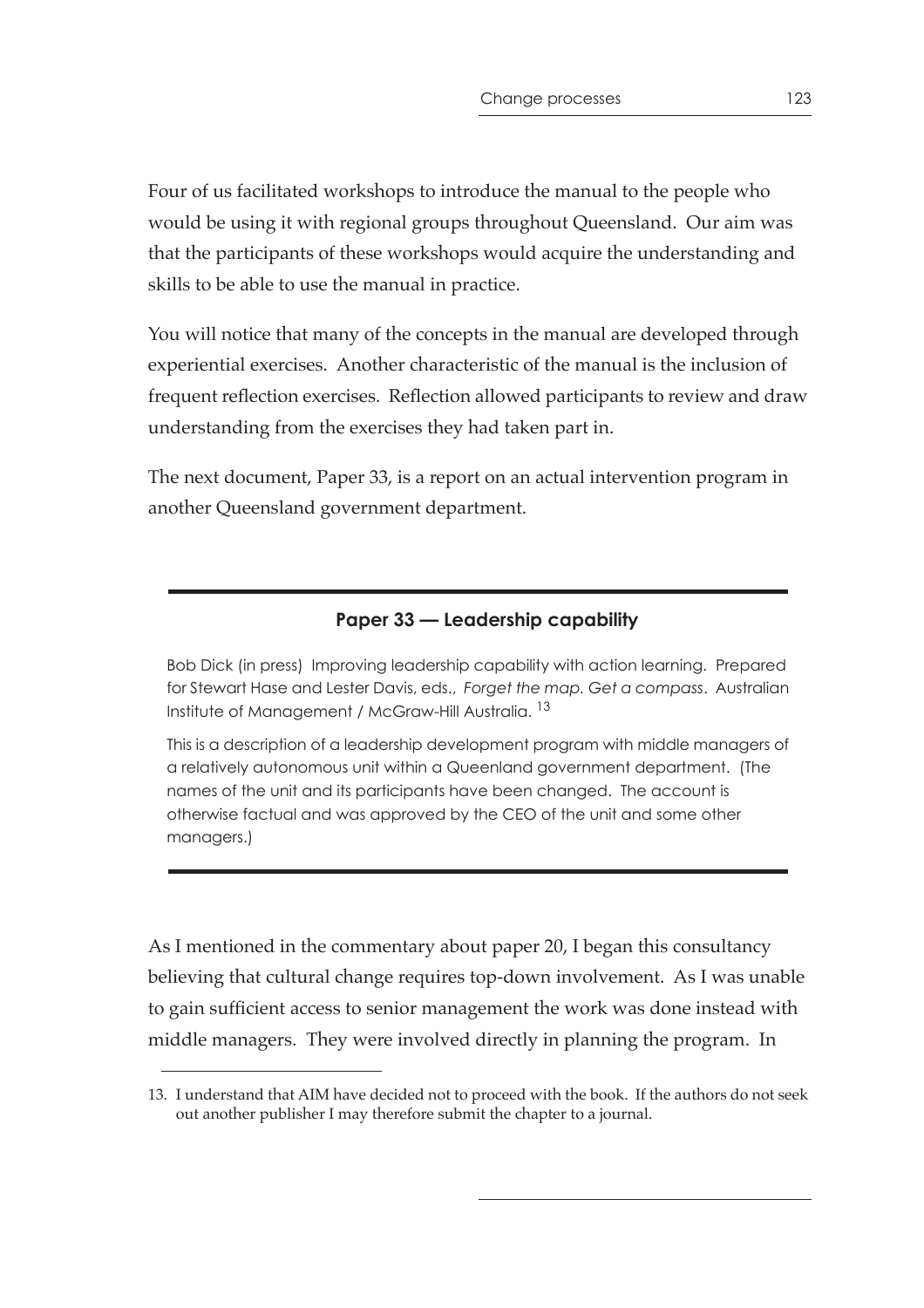conjunction with an internal consultant I provided coaching for the middle managers who took turns to facilitate their weekly meetings as a middle management team. I also helped set up each of the action learning teams, encouraging them to become self-sufficient as soon as possible.

The action learning teams worked on projects which had to be done, which were important, and which were judged to be good vehicles for leadership development. This offered several advantages, two in particular:

- The important projects were done well because participants were encouraged by the process to be more reflective, and because the learning which resulted was motivating for the participants.
- Participants learned important skills which were relevant for a cultural shift to more participative and team-based ways of working. Further, the learning occurred in a work setting. The difficulties of achieving learning transfer (Holton and Baldwin, 2003) were thereby reduced.

The style of action learning I used resembled British practice in some respects and US practice in others.

British practice in general is to have self-managed learning sets (as the project teams are often called) in which each participant brings a different project to the group. This was Reg Revans' 14 own preference (Revans, 1980). It's common in the US, on the other hand, to have facilitated learning sets which work as project teams with a collective project.

I prefer self-managed learning sets. Like Verna Willis (2004) I think most sets are capable of self-management. I also think (see paper 21) that these are the cultural shifts that many current organisations require and that increased ownership leads to deeper learning. I adopted a project based approach, as in the US, partly because there were important projects requiring attention. As this had

<sup>14.</sup> Reg Revans was the founder of action learning.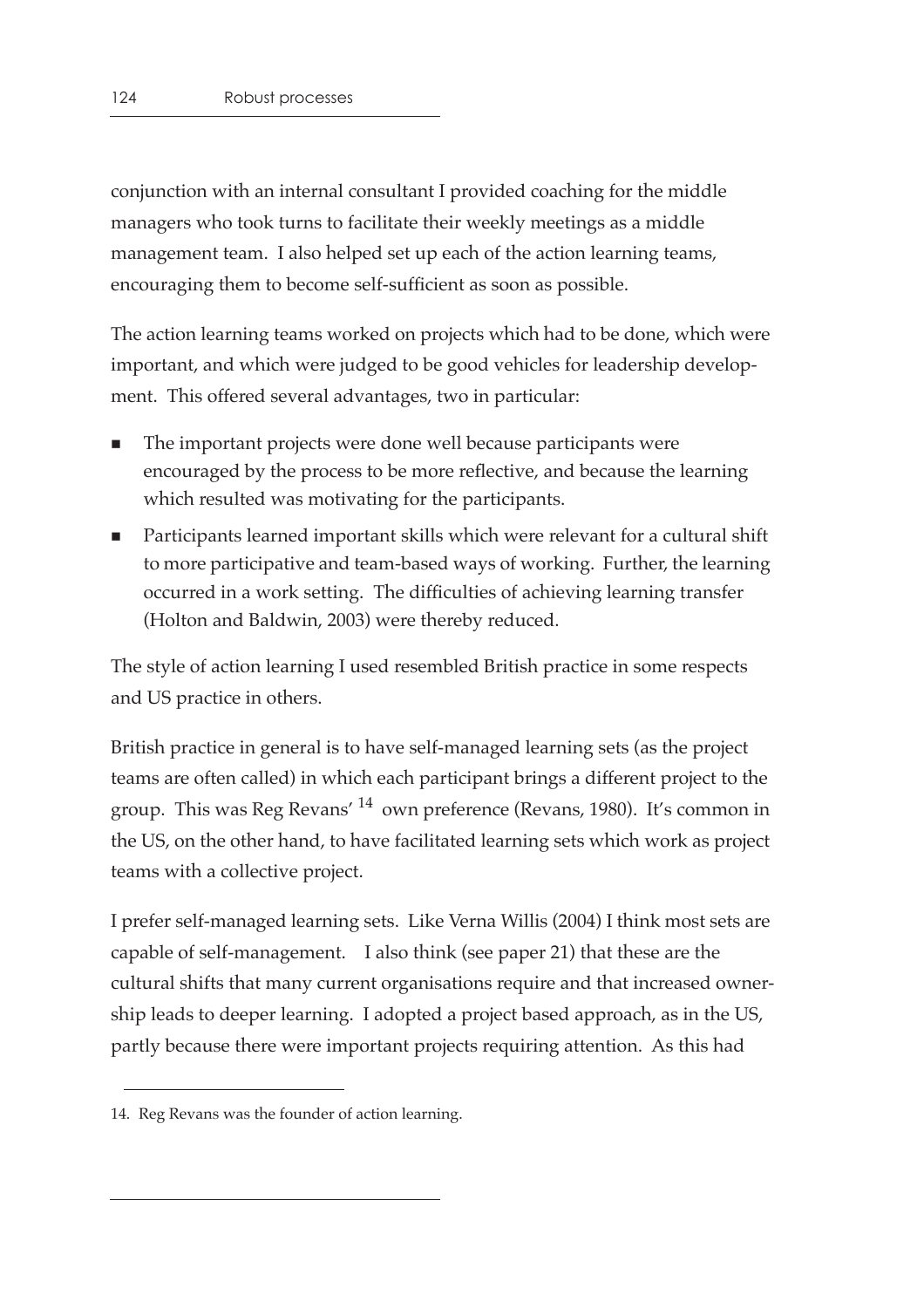benefits for the organisation we judged that this would increase support from participants and from senior management.

In an action learning approach, skills are developed in the workplace through the project work. When requested by participants I also provided workshops for skills development. The workshops helped to provide a common language and skills base for the program participants.

It is interesting to compare the learning in this program to the way in which much university learning takes place — in lectures, accompanied increasingly by powerpoint slides. The next paper (paper 34, University learning) is a somewhat tongue-in-cheek invited address to a university audience. (I didn't use powerpoint slides.)

## **Paper 34 — University learning**

Bob Dick (1997) *Universities are learning organisations, aren't they*? An invited talk given at Southern Cross University, 9 October 1997.

In this invited talk I ask audience members to identify the message  $15$  implicitly conveyed by various university practices as lectures, performance management or selection interviews, and enterprise bargaining.

Authors such as Edgar Schein (for instance 1992) and Terrence Deal and Allan Kennedy (1982) have pointed out that organisational culture is embodied in day to day behaviours and can be deduced from them. The behaviours also reinforce the culture each time they are enacted. Tim Dalmau and I make similar points in

<sup>15.</sup> This is a reference to Marshall McLuhan's well-known saying that "the medium is the message": McLuhan (1964).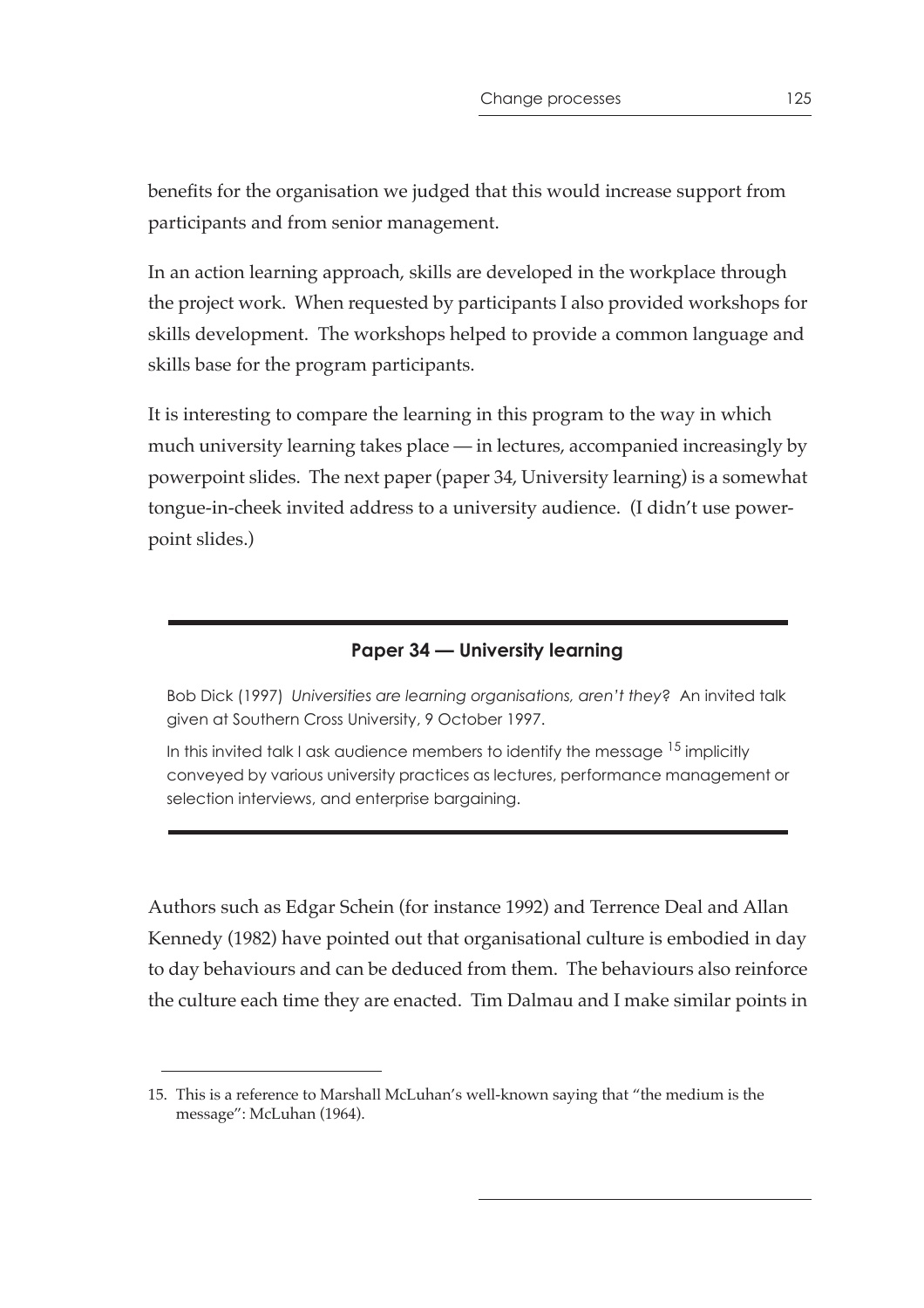papers included previously — papers 22 and 23 and the monographs discussed in chapter 4.

It's possible therefore to deduce much about the culture by paying attention to everyday observances. Mostly, though, people don't consciously notice how everyday behaviour expresses and maintains the culture. The culture stays part of the implicit organisation.

In this talk my purpose was to draw people's attention to the everyday matters which surrounded them and to ask, what do these things mean? In this way I hoped to increase their awareness of the gap between their espoused theory (the values they think they hold — Argyris, 1999) and the values embedded in their daily conduct. The unconscious can be made explicit through reflection.

Argyris's ideas are also the trigger for the next document. It is a book, *Values in action*.

#### **Book — Values in action**

Bob Dick and Tim Dalmau (1999) *Values in action — applying the ideas of Argyris and Schön*, second edition. Chapel Hill, Qld: Interchange.

This monograph is a partial revision, substantial in places, of the 1990 first edition. It is in three parts:

- *Elements of the model*. Tim and I wrote this overview of Argyris and Schön's ideas jointly. We each wrote half of it, revised each other's draft, and combined the two into the chapter.
- *Tools*. This part consists of descriptions of some tools which can be used to develop processes based on action science concepts. I wrote it, and provided it to Tim for comment. It is new in the second edition.
- **Applications. Here twelve processes illustrate applications of the action science** models and tools. As before, Tim and I wrote half of them each and then revised each other's drafts.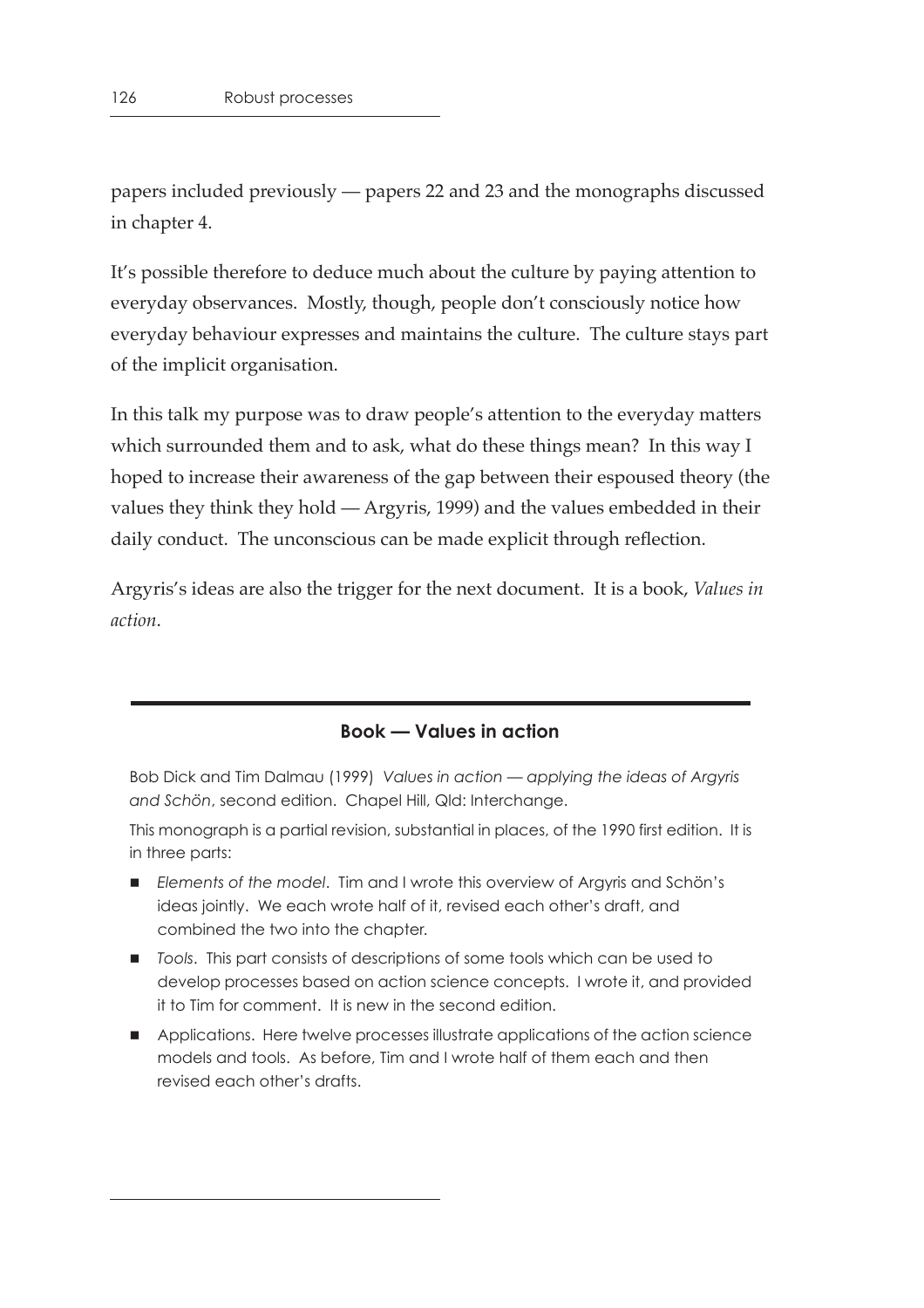Together the three parts provide an accessible introduction to action science, illustrated with specific tools and processes.

I first encountered the concepts of action science in the book *Theory in action* (Argyris and Schön, 1974). I have been using them since. If I had to nominate the books which have had the most impact on my professional practice, *Theory in practice* would probably head the list.

From time to time I've recommended Argyris's ideas to others. More often than not they have reported that they find them hard to understand and harder to implement. Similar difficulties are illustrated in a paper by Tim Rogers (2004). In it he describes the difficulty of improving relationships in a multidisciplinary team.  $16$ 

Tim Dalmau independently came in contact with these ideas at about the same time. Recognising their potential impact he attended a workshop in the US facilitated by Argyris. When Tim and I became aware of each other's interest we found we both wished to develop more accessible descriptions and applications. We facilitated some joint workshops, designed some processes together, and eventually decided there was a need for a simple introduction and some practical examples. The first edition of this book was the result.

Argyris's own writing is copiously illustrated with many actual transcripts of his interventions. These display the considerable skill and interpersonal courage that Argyris draws on. It is our experience that readers often find this daunting rather than helpful. Tim and I set out to write a book which would explain the concepts in simple language and illustrate them with robust processes.

<sup>16.</sup> Tim Rogers' own experience is a vivid illustration of the difficulties of using this material. Before he was able to conduct the research he embarked on a lengthy process of developing and refining his own skills. In addition he sought and obtained mentoring from several action science practitioners, especially Victor Friedman.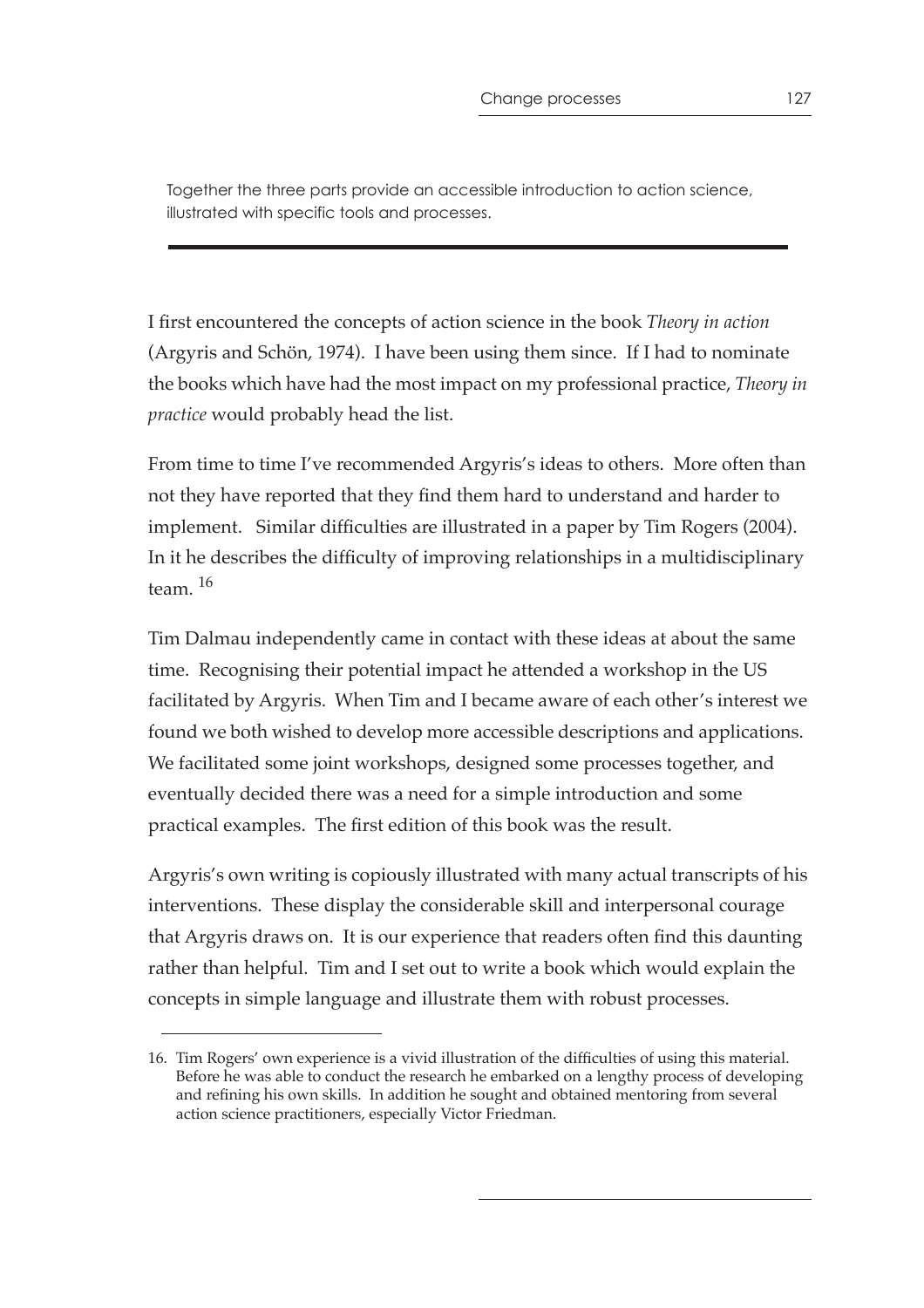In doing this we have given attention to the following.

- There is a rationale provided, both in the first part of the book and in the introductions to most of the applications. As far as possible this is simply expressed. In part 1 of the book this rationale is frequently illustrated with simple diagrams and examples.
- The applications in part 3 of the book are structured, and often have careful instructions to anticipate and remove obstacles such as participants' negative reactions. As some of Argyris's interventions are counter-cultural this required special attention.
- To add to flexibilility the part on "Tools" was added to the second edition
- Wherever possible we have provided models which translate easily into action.

The "information chain" is an example of a simple and practical model. It makes explicit what is implicit in Argyris's transcripts. Here it is graphically:

```
actions → material consequences → beliefs → feelings → reactions
```
It assumes that action have material consequences, and also in turn other consequences in the form of beliefs and feelings. The less tangible beliefs and feelings trigger reactions. Analysing an interaction in these terms often allows a person to develop new perspectives on what is happening and what can be done about it.

The next two documents provide a more detailed version of one of the applications, and an accompanying conference paper.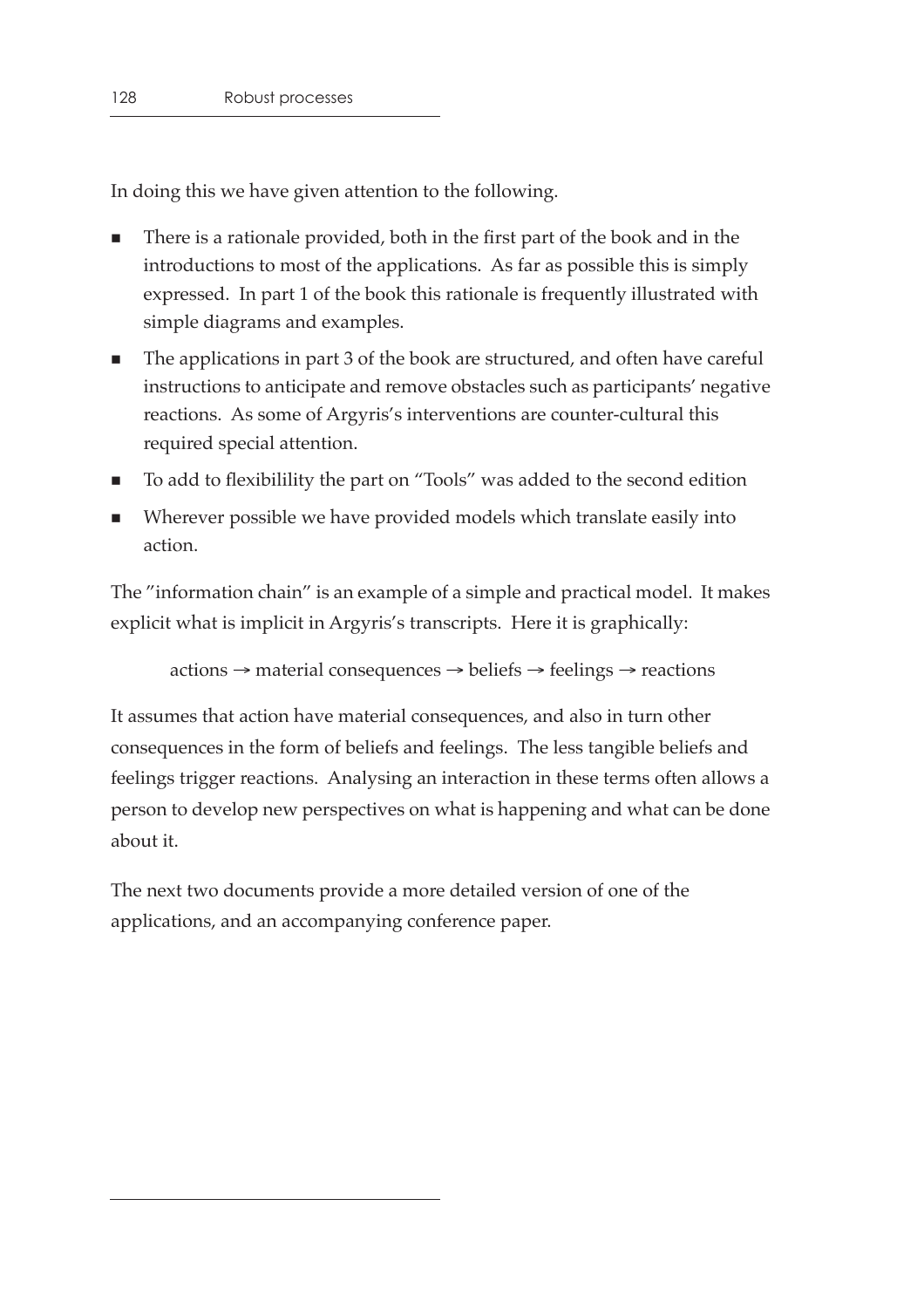## **Paper 35 — Discussing the undiscussable**

Bob Dick and Tim Dalmau (1992) *Discussing the undiscussable: improving group effectiveness and openness*. Paper presented at the Second World Congress on Action Learning, University of Queensland, 1992.

Argyris's concept of the "undiscussable" provides the seed of a process for making the undiscussable more discussable. The paper provides a brief description and rationale for the workbook to follow.

#### **Paper 36 — DTU workbook**

Bob Dick and Tim Dalmau (1992) *Discussing the undiscussable workbook*. Experiential workshop presented at the Second World Congress on Action Learning, University of Queensland, 1992.

The workbook draws people's attention to the undiscussability of some issues. It then invites them to identify what changes in the group might make important undiscussables more discussable.

The workbook has a more extended set of instructions than are common. As Argyris has pointed out, there is not only a cover up of some issues. The cover up itself is also covered up. There is something of a taboo even in acknowledging that some issues are not discussable. The workshop therefore risks generating a negative reaction from participants and consequently failing. The instructions provide a safety net for participants and a rationale for the exercise.

The process itself allows participants to talk about the issues without specifically identifying them. In this way they can test what is safe before committing themselves to a risky disclosure.

Paper 37 provides a broader description of Argyris's work. It relates Argyris's concept of espoused theory to the world views that people hold.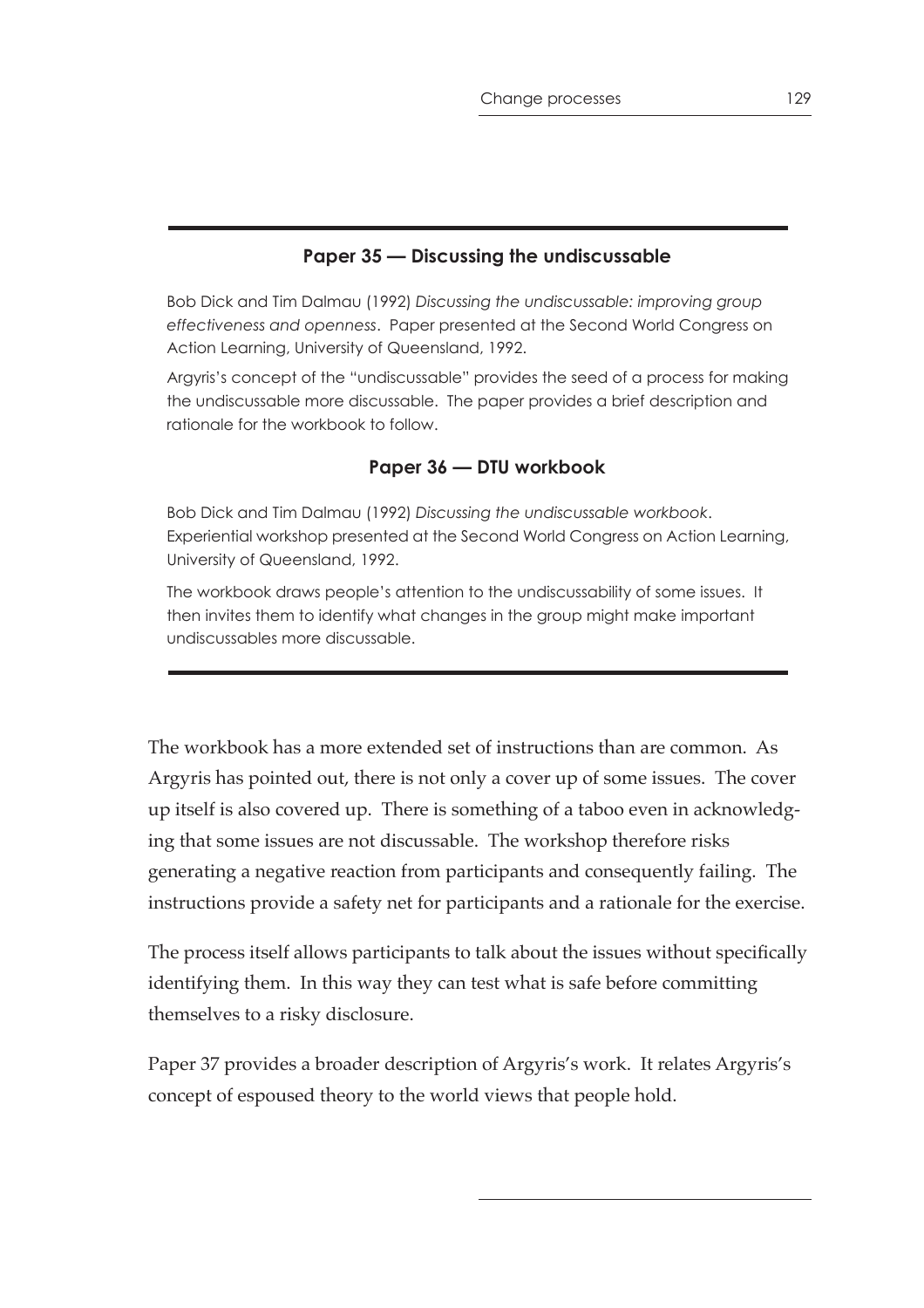### **Paper 37 — Practising what we preach**

Bob Dick (1992) *Practising what we preach: identifying the gaps between espoused and actual values*. A brief paper prepared for the First International Values Symposium, Warilda Conference Centre, Brisbane, 20-21 July 1992.

The paper describes the concepts of espoused theory and theory-in-use. Ways of making use of them in practice are also addressed.

This conference paper was delivered at a conference at which the participants were familiar with various models of human values. It presented key action science ideas, especially those of espoused theory and theory-in-use, in the context of values and world views.

That concludes the documents on change processes. As in the previous chapter, I now draw out some patterns evident in these documents.

## **Effective change processes**

It is to be expected that some of the features of change processes are similar to those for learning processes. And indeed they are. Context, legitimacy and engagement, transparency and monitoring are again evident. Of these, legitimacy and engagement, and monitoring, will be further developed below. In addition, the integration of theory and practice is important. So are relationships, the use of tiered information, and some possible sources of flexibility in detailed processes.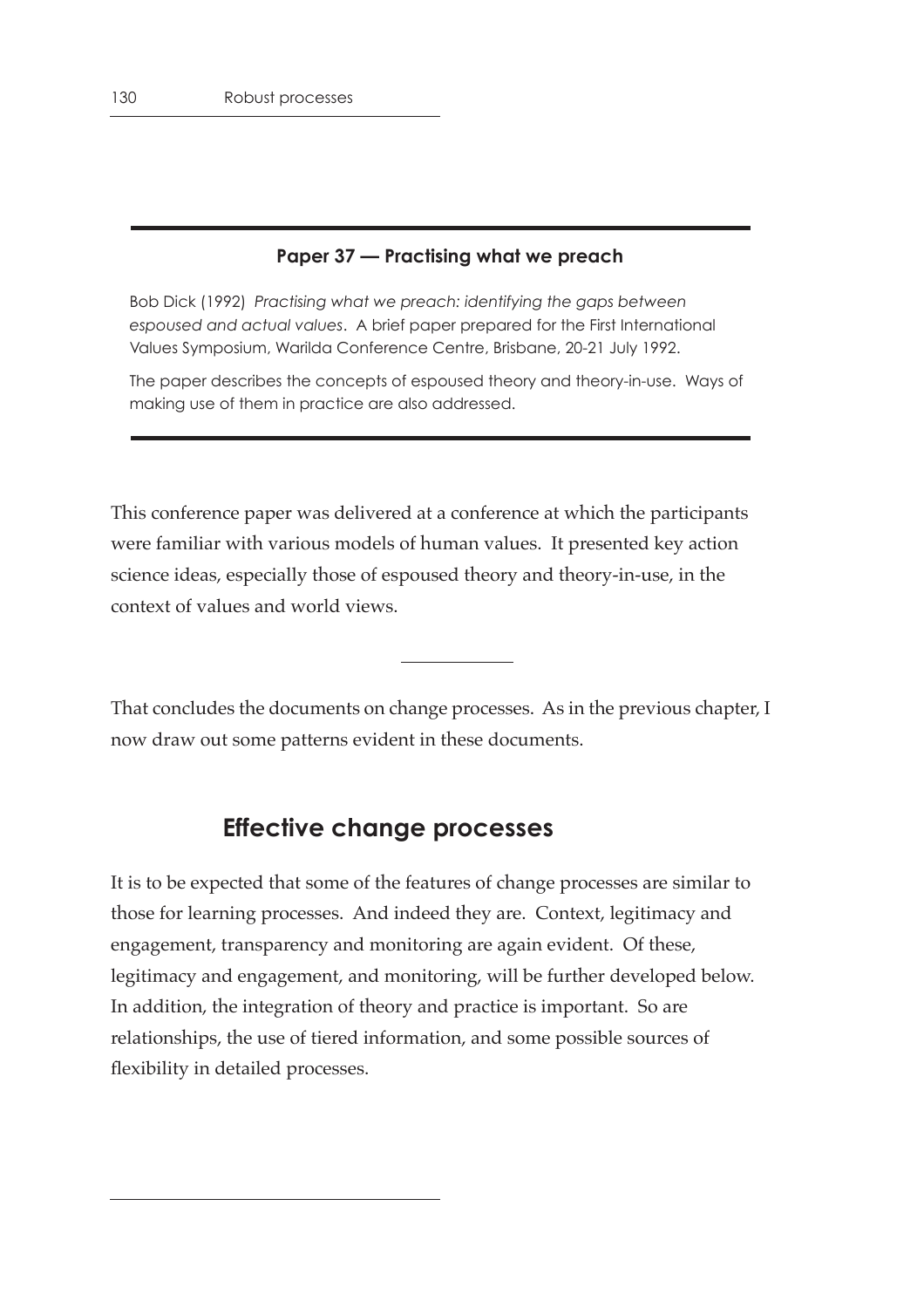## **Legitimacy and engagement**

The earliest stages of a workshop or intervention are important. They can have a disproportionate effect on the perceived legitimacy of any activity and the level of engagement that is achieved. Labelled "entry and contracting" it was sometimes relatively neglected in the early change literature. However, it did feature prominently in books by Peter Block (1981) and Michael Dougherty (1990).

My own experience is that, together with relationships, entry and contracting are among the most important contributors to the effectiveness of an intervention. For that reason, the change model that I often use (paper 17) has an initial phase before actual planning begins. In it, attention is given to setting up participative structures and creating an appropriate culture within the change program.

The initial phase is also when effective relationships and interpersonal processes are set in place.

## **Relationships**

A prominent part of my own development as educator, facilitator and change agent has been a slow realisation of the importance of relationships. I now value the skills and attitude to build and maintain constructive relationships. You will notice that in *Mechanisms* (paper 05) the early stages of my university classes emphasise relationships.

Similarly, in workshops and interventions, relationships are a focus of the entry and contracting described under the previous heading of this chapter. In my own practice I use processes which, where possible, are highly participative. Achieving good participation depends on the development of a level of trust between myself and the other participants. Attention to relationships helps to build the necessary trust.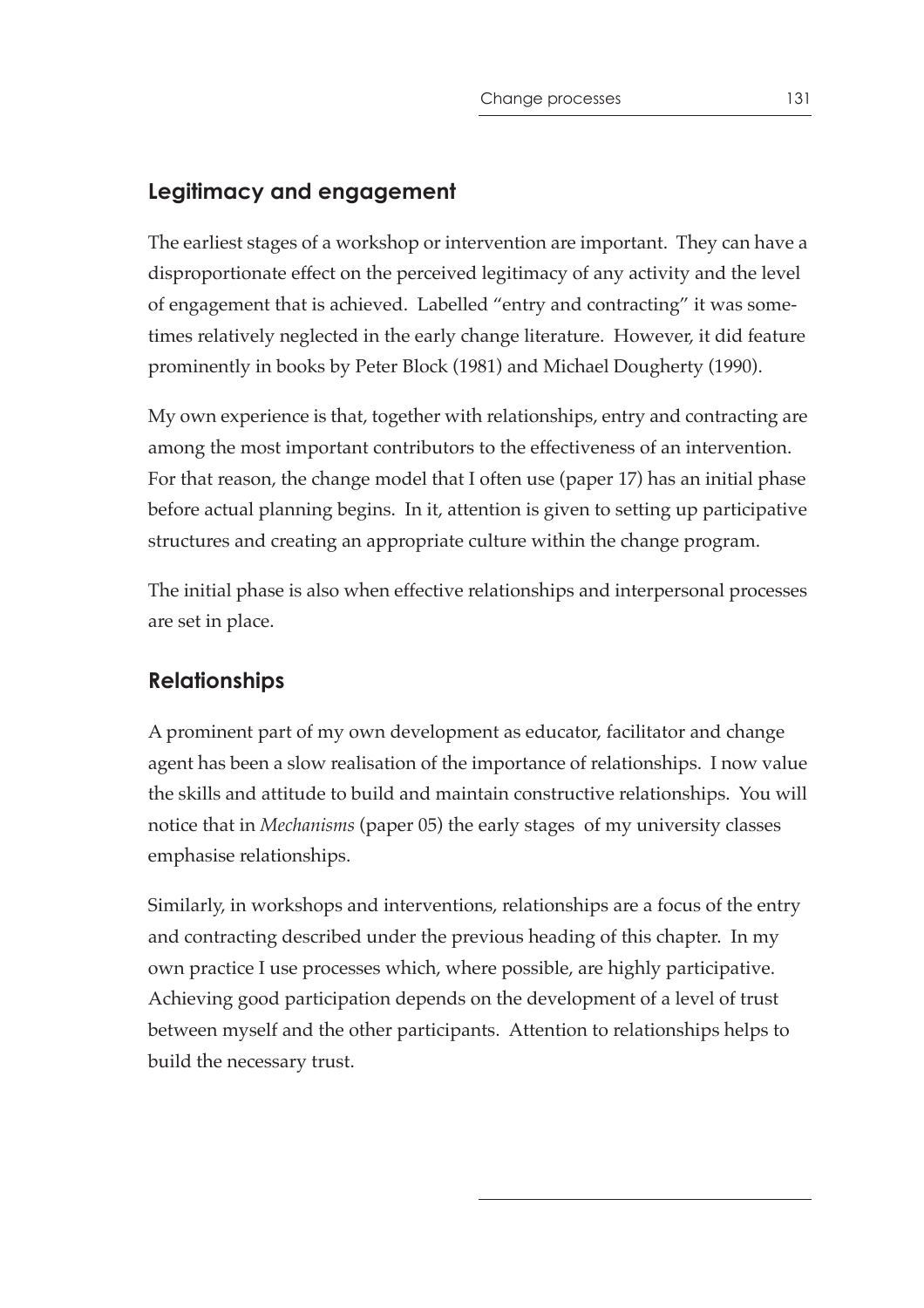In these respects my development was assisted by participation in T-groups, as I mentioned in chapter 2. Writers who espoused a *Gestalt* approach to consulting also helped. I'm thinking here particularly of Hermann and Korenich (1977) and Nevis (1987). In some of his recent writing Schein (1999) has revisited his concept of process consultation, viewing it from the perspective of relationship. His emphasis on openness and reciprocity is warranted, according to my experience.

## **Theory-practice integration**

A theory without practical detail may be hard to implement. The detail without theory may be used without understanding. Considerations such as these have persuaded me to provide theory and practice wherever possible. (I also try to model this in my own actions and explanations.)

The inclusion of both theory and practical detail brings two issues in its wake. One is the danger that people will be overwhelmed by the detail. The danger can be reduced to some extent by organising the information (theoretical or practical) in "tiers" — hierarchical structures. The other issue is that flexibility may be sacrificed. To some extent, choosing the form of detail wisely can assist here.

#### **Tiered information**

I think it is evident that the integration of theory and practice is a theme in many of the papers included here. My own interests in the intersection of theory and practice are no doubt part of the reason. Another part, though, arises from my wish that the participants in my consultancies enhance their ability to manage change as they participate. To do so, I believe, requires both understanding and skills.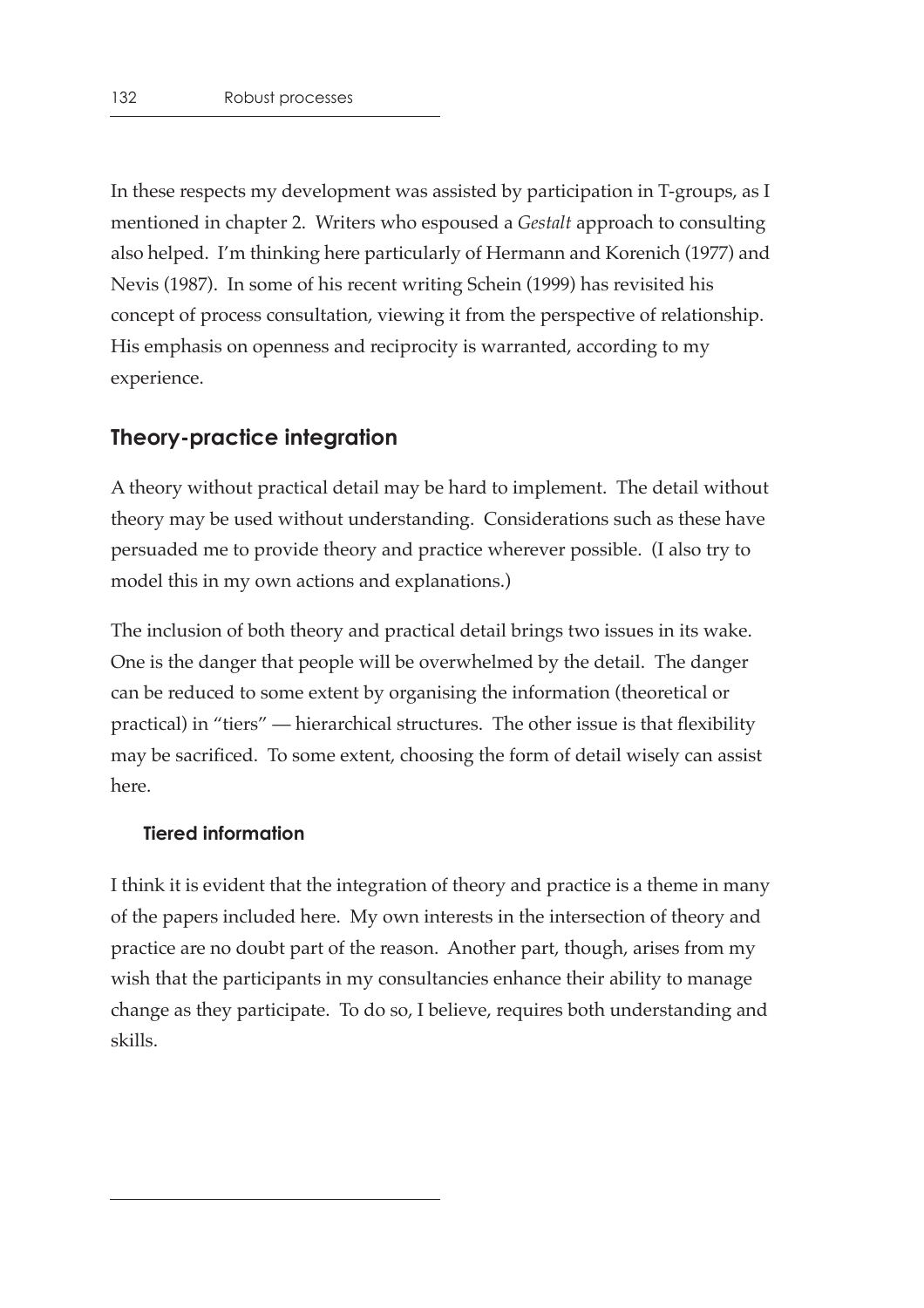My own understanding has developed over many years of experience. If I were not mindful of the limits to human information processing I think I would risk overwhelming participants with information. From my earlier thesis research I know how limited our short term memory is. I recall George Miller's (1956) reminder that we can manage only 7±2 pieces of information at any one time. An understanding of most complex community and organisational settings requires more information than that.

As Miller understood, the strategy which allows escape from this limitation is "chunking" — arranging the material in blocks to that the total number of blocks is within a person's span of apprehension. Experts learn to chunk appropriately, as Fernand Gobet (2005) reaffirms in the recent special edition of *Applied Cognitive Psychology* (Rikers and Paas, 2005). I can make it easier for novices to absorb information if I chunk it and arrange it in tiers.

Chunking is illustrated in many of the papers in this section beginning with the structure of paper 17, the *Change manual* — see figure 5.1 above. Tiers are most evident in models such as the FIDO model (for instance in *Change manual* and *Helping groups to be effective*). The mnemonic FIDO recalls the four elements of feelings, information, decisions and outcomes. These are linked together. Positive *feelings* make easier the exchange of *information*, from which *decisions* are made, leading eventually to *outcomes*. Each of these elements in turn has certain characteristics (which I won't further detail here).

I can further assist ease of learning by choosing words and phrases which are meaningful to participants. When participants and I together construct models I learn which words and phrases to use in the models.

## **Detail and flexibility**

It seems that novices prefer detailed recipes. To my mind such recipes are both useful and dangerous. They are useful when they work. When they fail they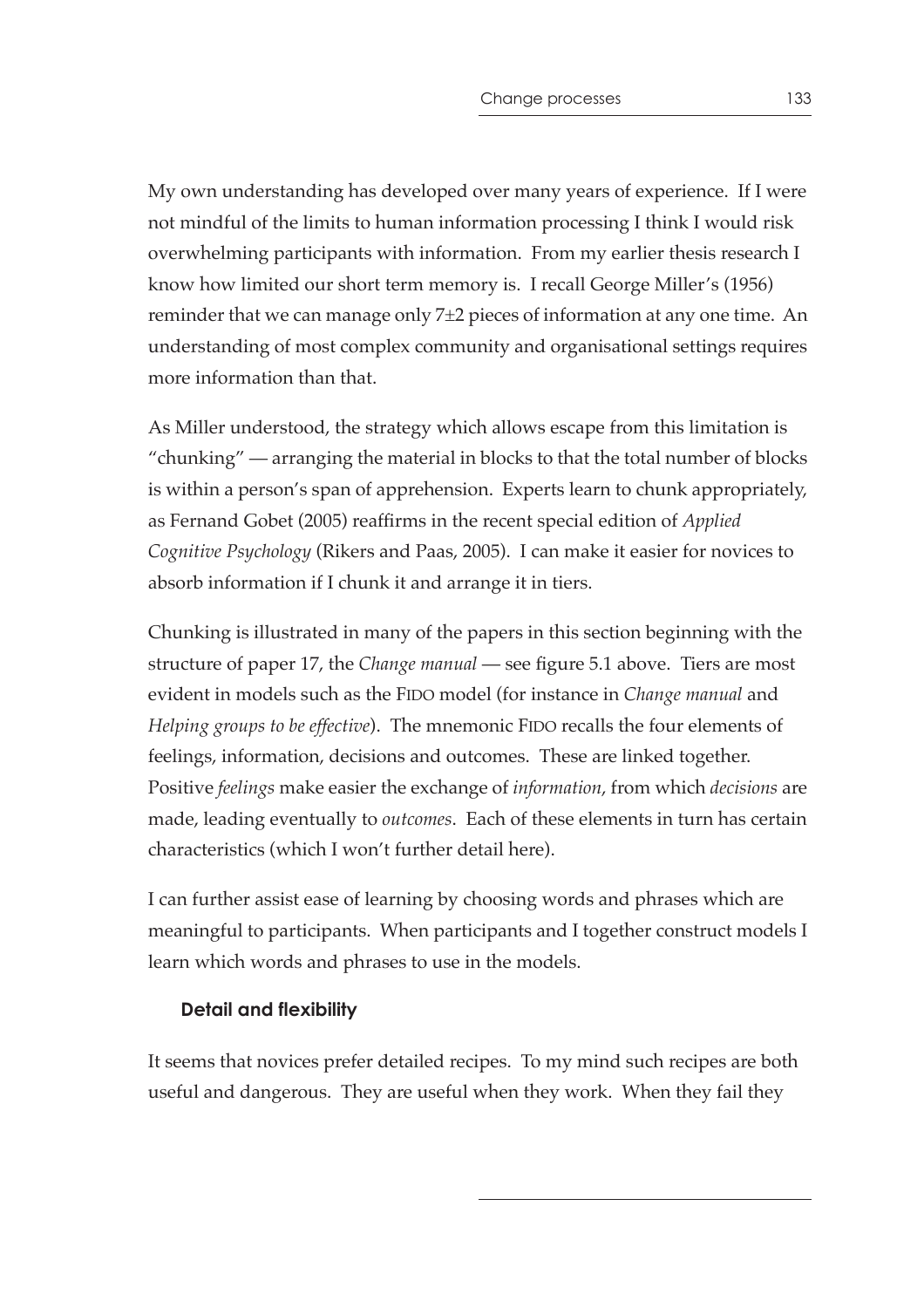may leave the novice with no alternatives. In the documents here I've tried to deal with this issue in a number of ways.

I've already mentioned the benefit of developing models inductively so that they are in appropriate language and relate to participants' experience. (This is less apparent in the written word than in my actual practice.) In addition I try to:

- use frameworks in which people can insert their own words rather than recipes which provide the words
- $\blacksquare$  encourage people to treat my examples as just that examples
- offer alternatives; for instance in the *Change manual* there are often two processes described for each major step in the change process
- take a pluralistic and eclectic approach, encouraging people to treat my models and processes as just one of many ways of achieving the desired outcomes.

## **Monitoring**

During the planning phase in the *Change manual* (paper 17) change model, two plans are developed. One defines the actions to be taken to achieve the desired outcomes. The other defines the actions required to monitor the success of the action plan. Otherwise the plan may not survive its contact with a complex reality.  $^{17}$ 

This has the effect of building an action research cycle on to each action in the action plan, and takes us shortly to the next chapter.

<sup>17.</sup> As the 19th century Prussian general Helmuth von Moltke is reputed to have said, "No plan survives the first contact with the enemy". (Like many popular quotes this has several variations.)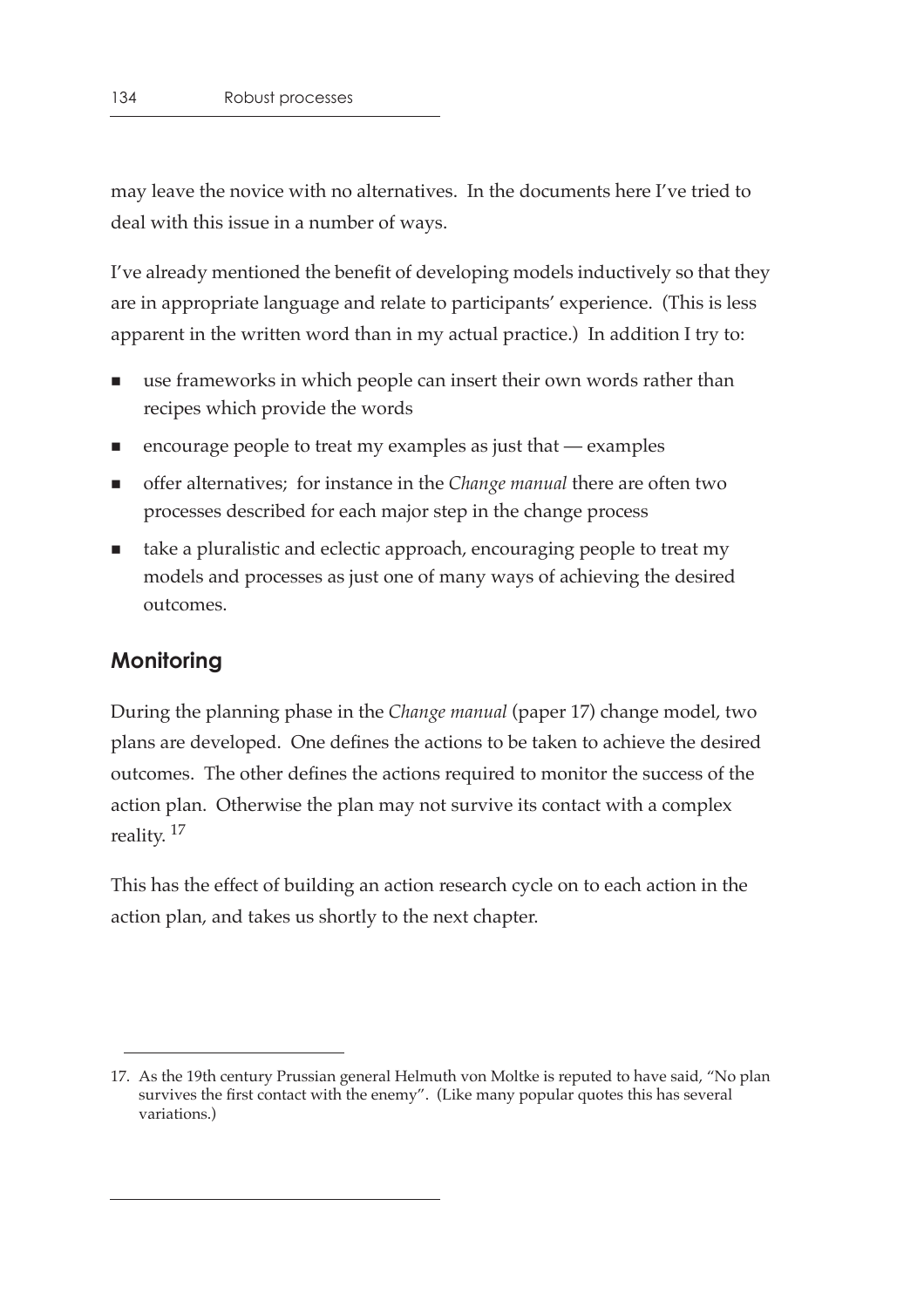# **Contributions to robustness**

The *Change manual* can also be used to illustrate ways in which process robustness can be achieved. It is a suitable vehicle for doing so, for two main reasons. On the one hand it represents the results of 30 years experience in facilitating change and helping other people do the same. It also has the benefit of including material from a related document developed participatively within a particular organisation.

Some of the principles of robustness it illustrates are as follows.

- It pays attention to the context in which the change is to occur.
- There is also attention to unfreezing, especially in the section on "Dilemmas of change".
- The information in it is tiered, as explained earlier. At the most abstract level there are three phases: pre-planning, planning, and change. A graphic model is used to illustrate the process. In addition, more specific descriptions are related to the graphic model.
- Several means are used to convey the approach. There is a summary diagram, a story of travel as a metaphor, a set of principles, and an illustrative example.
- The principles are accompanied by a rationale for each. A theoretical rationale is also provided for many other process descriptions.
- The principles are explicitly offered as an alternative to detailed processes. This encourages users to regard the detailed processes as examples rather than as mandated ways of doing something.
- $\blacksquare$  In addition there are usually two variations (or more) included for each major phase of the change process.
- These choices are sometimes accompanied by criteria to help people with the choice.